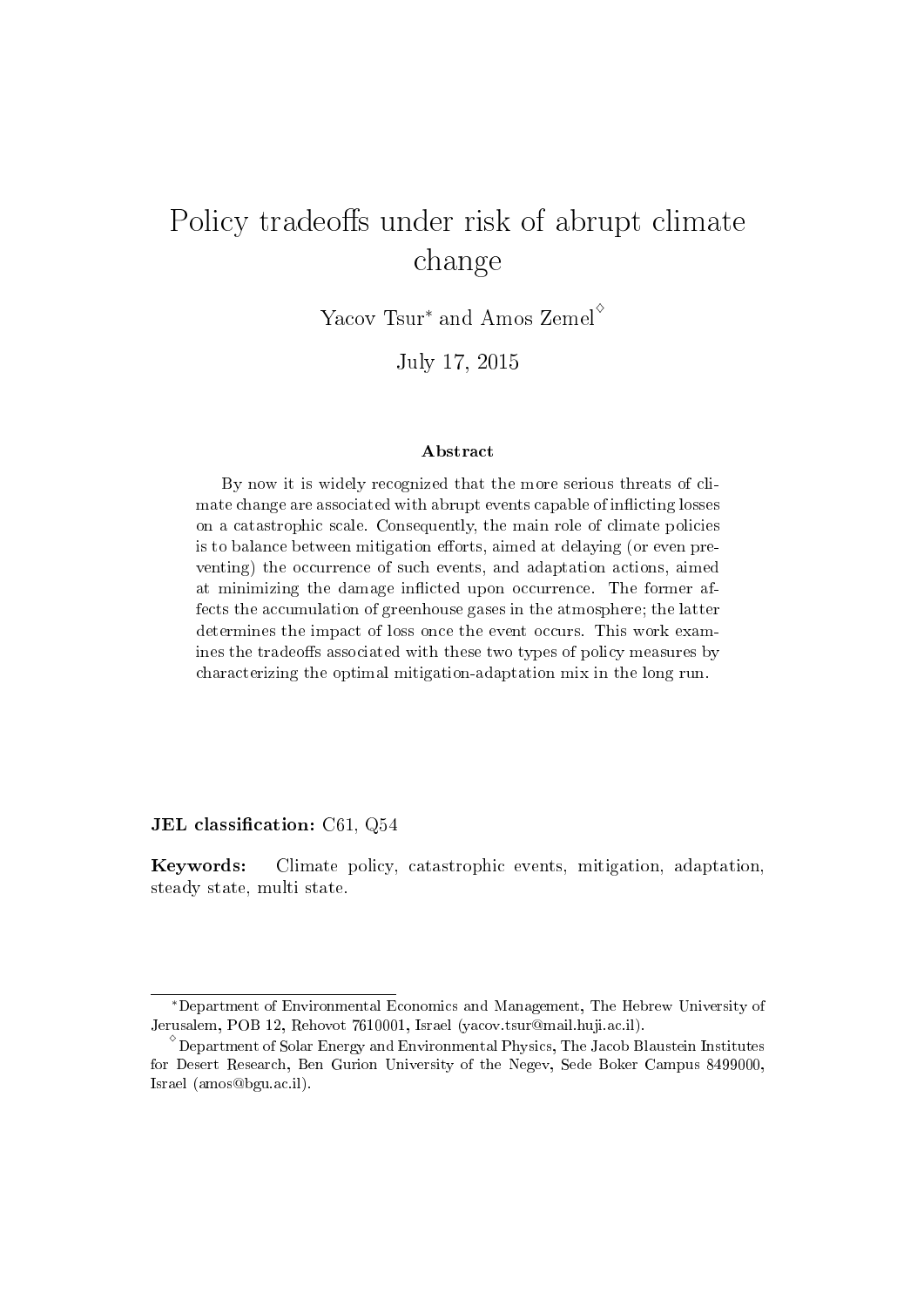### 1 Introduction

It is widely recognized by now that the more serious threats of climate change are associated with abrupt changes capable of inflicting losses on a catastrophic scale (Alley et al. 2003, Field et al. 2012). Each link in the chain leading from anthropogenic emission of greenhouse gases (GHG) to the abrupt change in climate and the ensuing damage involves uncertain elements (Schelling 2007, Tol 2012). An appropriate framework to analyze such situations involves discrete events triggered by conditions that are either imperfectly understood (e.g., include unknown parameters) or involve genuine stochastic elements. Any climate change-induced event can be categorized as one or a combination of these two types.

Tsur and Zemel (1996), for example, studied the first type of climate events those triggered when a certain threshold is crossed (i.e., tipping point events). While the threshold itself does not change (hence crossing it is a deterministic event), its location depends on parameters that are unknown or only partially known to modelers and policymakers. In contrast, the events analyzed in Tsur and Zemel (1998) are triggered by genuinely stochastic conditions. It turns out that the method of analysis as well as the ensuing optimal policies differ between these two types of events (see discussion in Tsur and Zemel 2007). Here we consider the latter type of climate events  $-$  those triggered by stochastic conditions.

Policy measures for dealing with threats of abrupt climate change can be categorized into two types. The first includes measures aimed at delaying or even preventing the event occurrence by reducing emission of GHG or by capturing (sequestering) carbon and storing it at harmless locations. Such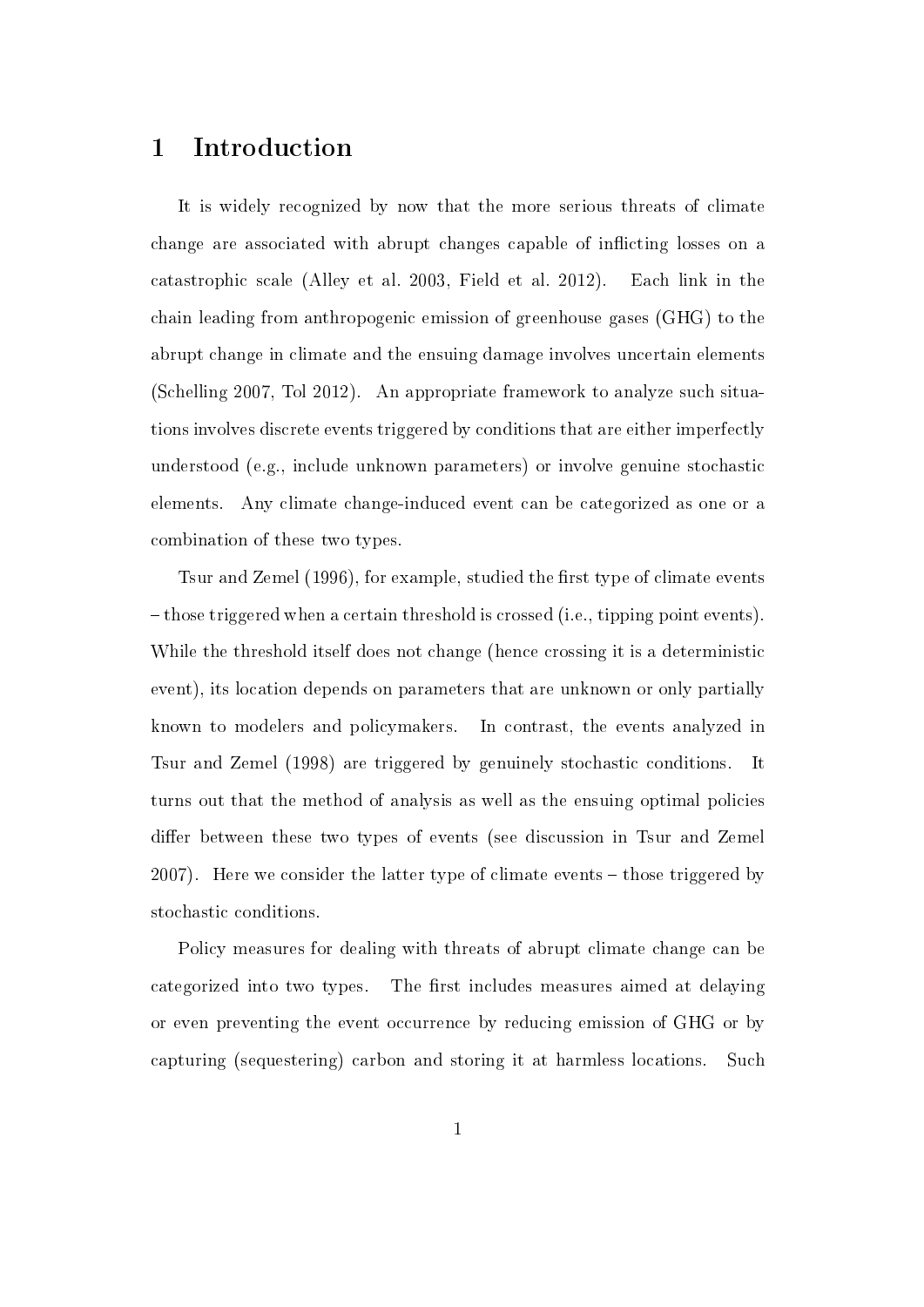measures are commonly referred to as mitigation policies. Measures of the second type are aimed at reducing, or even eliminating, the damage caused by the event once it occurs, e.g., building levees to prevent flooding, developing a cure or a vaccine for diseases that are likely to spread due to the arrival of certain pathogens, or developing crop varieties that can better sustain a range of climate conditions. These measures are commonly referred to as adaptation policies. A comprehensive climate policy contains measures of both types and characterizing the optimal policy requires evaluating the tradeoffs between them (Tol 2005, Bréchet et al. 2013). In this work we present a framework for accomplishing this goal, focusing on the long run.

To that end, we use the mitigation-adaptation framework offered by Zemel  $(2015)$ , which combines mitigation policies affecting the random occurrence date of a detrimental event (such as in Tsur and Zemel 1998) with adaptation policies affecting the damage inflicted upon occurrence (such as in Tsur and Withagen 2013). By assuming that the costs and effects of adaptation investments are linear, Zemel (2015) was able to characterize the entire time profile of the optimal mitigation-adaptation policy.

In this work we relax this linearity assumption and focus on characterizing the optimal steady state, i.e., the optimal adaptation-mitigation policy in the long run. We do this by extending the method of Tsur and Zemel (2014c) for characterizing optimal steady states of multi-state dynamic systems to situations involving random events. In the present context the model contains two state variables: an atmospheric GHG stock, affecting the occurrence probability of a detrimental event, determined by the mitigation policy; and an adaptation capital stock whose role is to reduce the damage inflicted upon occurrence.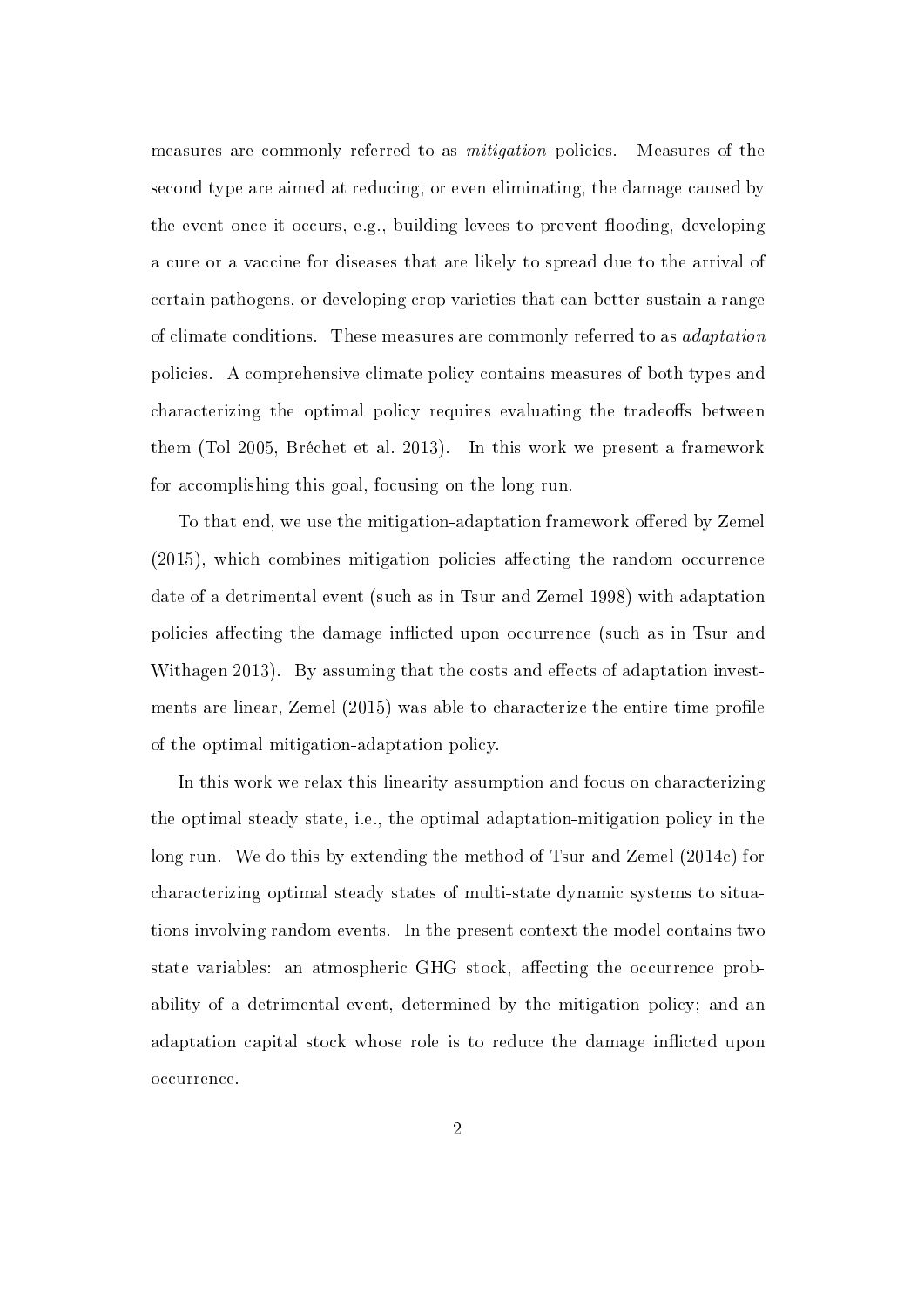We provide necessary conditions for the location and stability of optimal steady states. These conditions give rise to a simple method for characterizing the optimal mitigation-adaption mix in the long run. An example illustrates how the method works in a particular setting.

### 2 Setup

An abrupt climate-change induced event, capable of inflicting a severe damage, may occur at some uncertain future date *T*. The distribution of *T* is governed by a hazard rate function *h*(*Q*) that depends on the atmospheric GHG stock Q. The event inflicts a damage  $\psi(k)$  that depends on the adaptation capital  $k$  available at  $T$ . The climate policy consists of mitigation efforts to curb the accumulation of GHG and of investment in adaptation capital. The policymaker task is to set the optimal mix of these two activities over time. The model described below addresses this problem.

### 2.1 Climate policy

Production activities at time *t* generate emissions at the rate *m*(*t*) that accumulate to form the GHG stock *Q*(*t*) according to

$$
\dot{Q}(t) = m(t) - \gamma Q(t),\tag{2.1}
$$

where  $\gamma$  is the natural GHG removal rate. Emission is bounded above by a finite maximal rate  $\bar{m}$  and mitigation at time t is measured as the difference  $\bar{m} - m(t)$  between the maximal and actual rates. The upper bound on *m* implies the maximal feasible GHG stock  $\overline{Q} = \overline{m}/\gamma$ . Given that no event has occurred by time  $t_0$ , the GHG stock process  $Q(\cdot)$  affects the distribution of the random occurrence date *T* of the event through the hazard rate function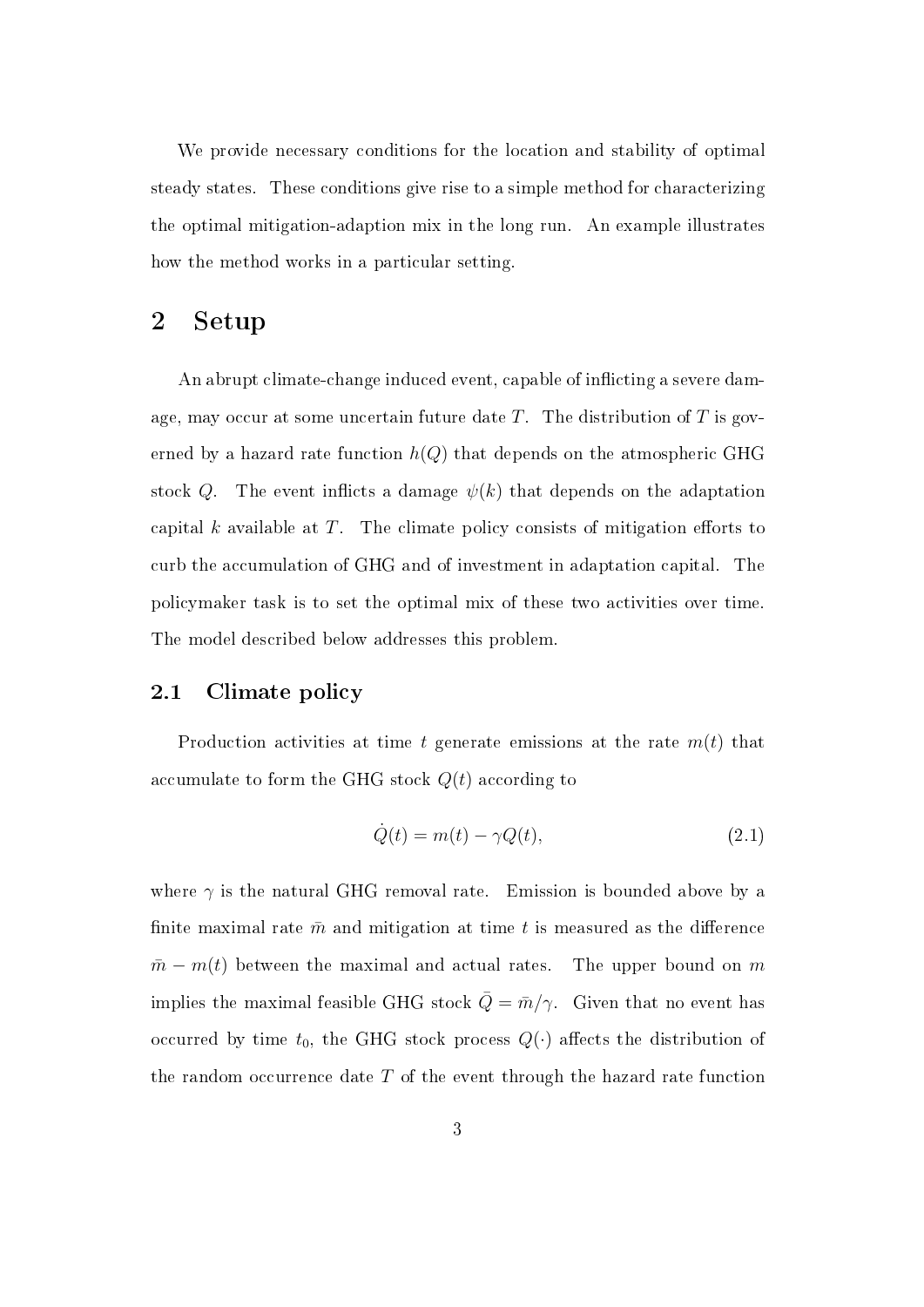*h*(*Q*) according to

$$
S(t|t_0) \equiv Pr\{T > t | T > t_0\} = e^{-\int_{t_0}^t h(Q(s))ds}
$$
\n(2.2)

for  $t \geq t_0 \geq 0$ . The corresponding conditional distribution and density functions of *T* are, respectively,

$$
F_T(t|t_0) = 1 - S(t|t_0)
$$
 and  $f_T(t|t_0) = F'_T(t|t_0) = h(Q(t))e^{-\int_{t_0}^t h(Q(s))ds}$ . (2.3)

We assume that  $h(0) = 0$ ;  $h'(Q) > 0$ ;  $h''(Q) \geq 0$ .

Occurrence at time *T* inflicts the damage  $\psi(k(T))$ , where  $\psi(\cdot)$  decreases in the adaptation capital *k* at a diminishing rate:  $\psi(k) > 0, \ \psi'(k) < 0, \ \psi''(k) > 0.$ The adaptation capital accumulates according to

$$
\dot{k}(t) = a(t) - \delta k(t),\tag{2.4}
$$

where  $a(\cdot)$  is the investment in adaptation capital and  $\delta$  is a depreciation rate.

The production activities associated with emission give rise to the instantaneous utility  $u(m, a)$  which increases with the emission rate  $m$  and decreases with adaptation investment rate *a* (since the latter comes at the expense of consumption). More specifically, we assume<sup>1</sup>

$$
u_m(\cdot, \cdot) > 0 \text{ for } 0 < m < \overline{m}; \quad u_a(\cdot, \cdot) < 0 \text{ for } a > 0;
$$
\n
$$
u_{mm}(\cdot, \cdot) < 0; \quad u_{aa}(\cdot, \cdot) < 0; \quad u_{mm}(\cdot, \cdot)u_{aa}(\cdot, \cdot) > u_{am}^2(\cdot, \cdot). \tag{2.5}
$$

A climate policy consists of the action processes  $\{m(t), a(t), t \geq 0\}$ . A policy is feasible if  $m(t) \in [0, \bar{m}]$  and  $a(t) \geq 0$  for all  $t \geq 0$ .

<sup>1</sup>Subscripts denote partial derivatives. In typical applications, the contributions of *m* and *a* to the utility are independent,  $u_{am} = 0$  and the last condition is trivially satisfied. The assumption on *uaa* represents the point of departure from the model of Zemel (2015), since it rules out a linear dependence on the control variable *a*.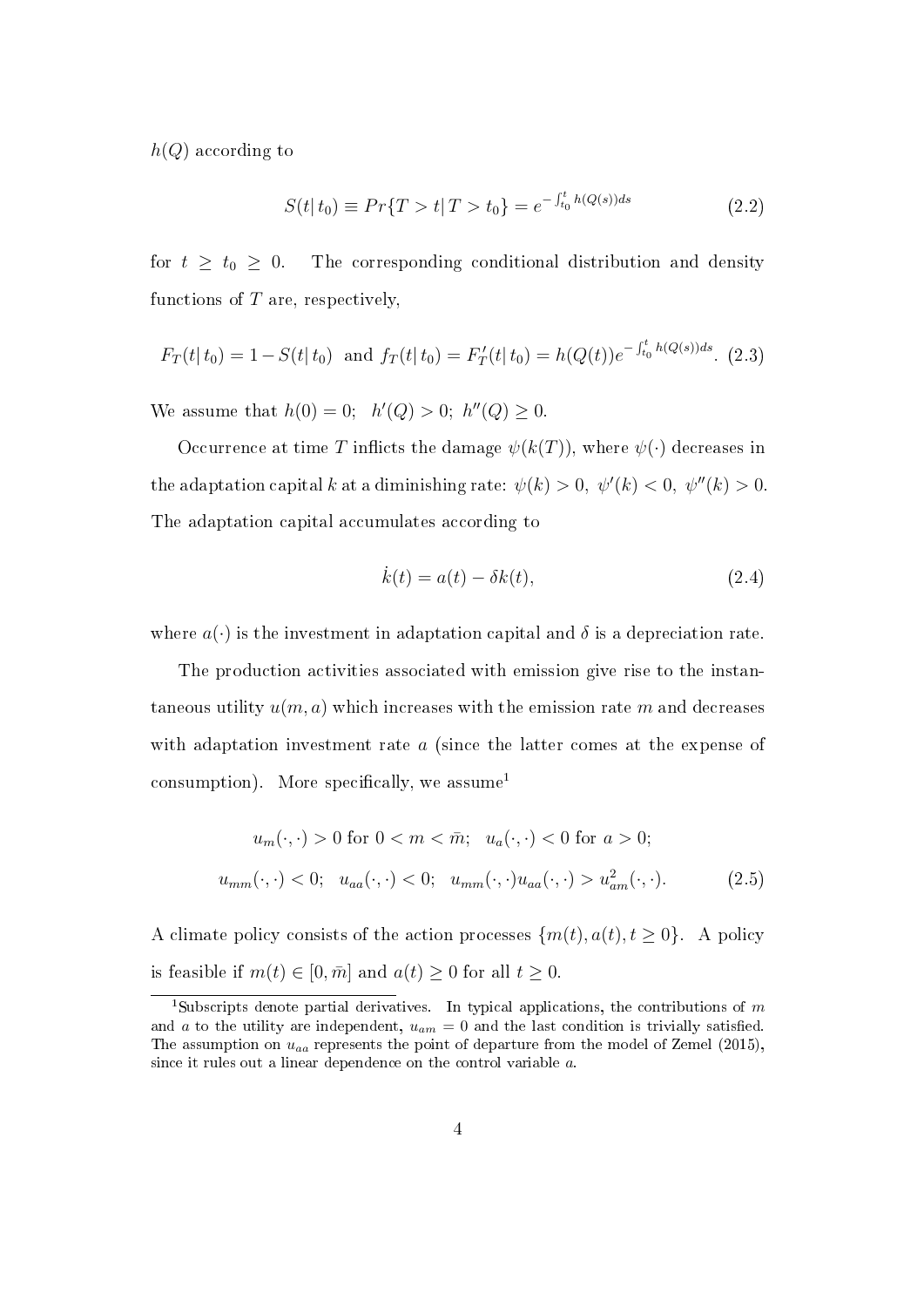### 2.2 Payo

We consider recurrent events, i.e., events that may occur again and again, where the distribution of the next occurrence date is determined by the hazard process  $h(Q(t))$ , as defined in (2.2), when  $t_0$  is the previous occurrence date or zero if no event has yet occurred (see Tsur and Zemel 1998, for a distinction between single occurrence and recurrent events). Each time the event occurs it inflicts the penalty  $\psi(k)$  corresponding to the adaptation capital k at the occurrence date. Apart from inflicting the penalty, occurrence does not change the flow of utility or the dynamics of the stock variables, nor the probability distribution of yet another occurrence.

Let  $v(Q, k)$  denote the value function (i.e., the value of the objective obtained with the optimal policy when the initial stocks are *Q* and *k*). Assuming, without loss of generality, that  $t_0 = 0$  and the first event occurs at *T*, the payoff at  $t_0 = 0$  is

$$
\int_0^T u(m(t), a(t))e^{-\rho t}dt + e^{-\rho T}[v(Q(T), k(T)) - \psi(k(T))].
$$

Taking expectation with respect to the distribution  $T$ , using  $(2.2)$ - $(2.3)$ , gives the expected payo

$$
\int_0^\infty \left[ u(m(t), a(t)) + h(Q(t)) \varphi(Q(t), k(t)) \right] e^{-\int_0^t [\rho + h(Q(s))]ds} dt, \tag{2.6}
$$

where

$$
\varphi(Q,k) \equiv v(Q,k) - \psi(k) \tag{2.7}
$$

is the continuation value at the time of occurrence. The optimal policy is the feasible process  $\{m(t), a(t), t \geq 0\}$  that maximizes (2.6) subject to (2.1) and (2.4), given  $Q(0) = Q_0$ ,  $k(0) = k_0$ . The value  $v(Q_0, k_0)$  is obtained by evaluating the objective (2.6) at the optimal policy. Note that (2.6) contains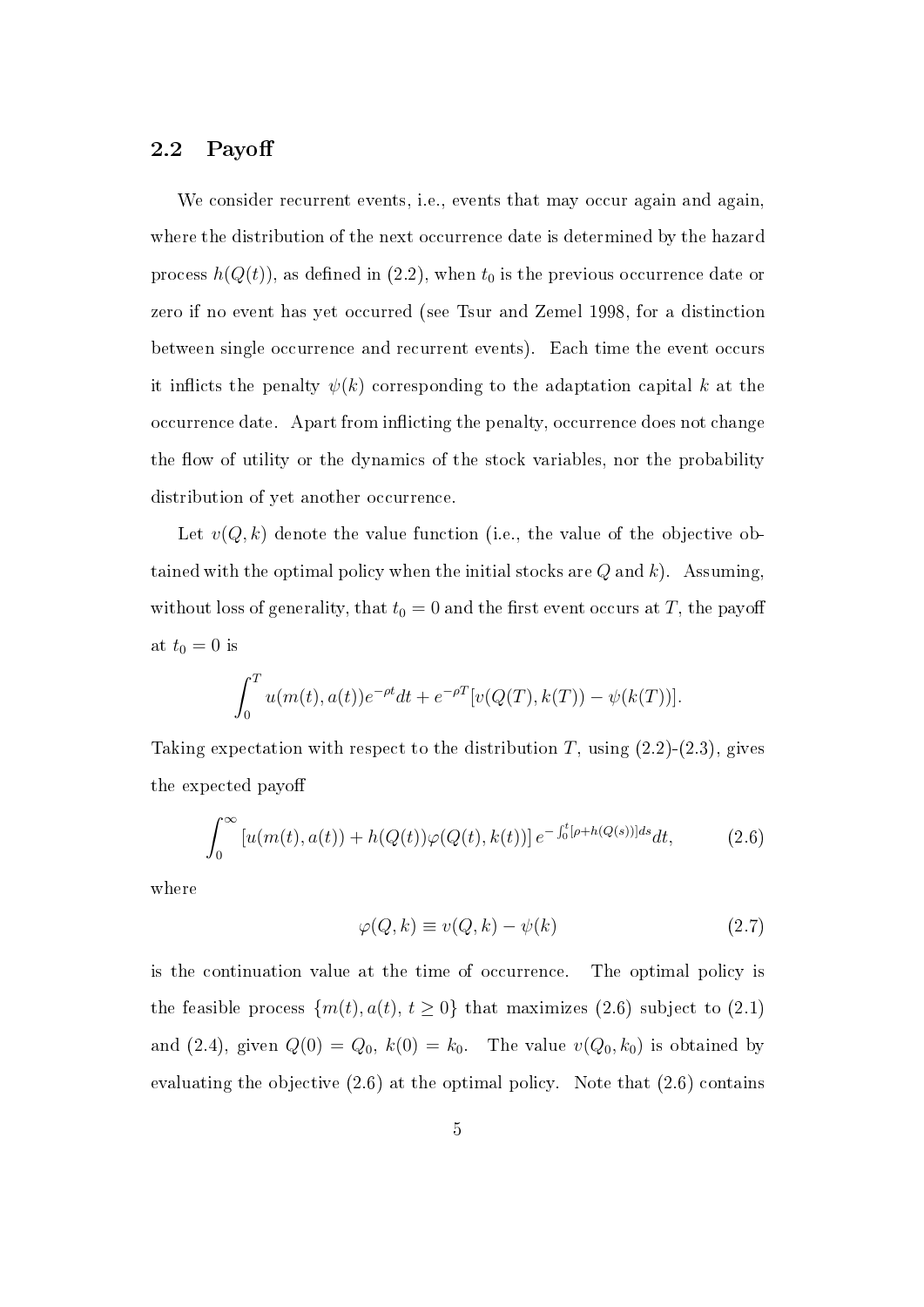the value function  $v(\cdot, \cdot)$  via the continuation value  $\varphi(\cdot, \cdot)$ , implying that  $v(\cdot, \cdot)$ is only implicitly defined. For long run analysis aimed at characterizing the steady states, the implicit definition poses no difficulty, as shown below.

## 3 Long run properties

Let  $X = (Q, k)'$  and  $C = (m, a)'$  denote, respectively, the state and action vectors (a prime over a vector or a matrix indicates the transpose operator). For any state X, let  $\hat{C}(X)$  denote the adaptation-mitigation actions that maintain the state fixed at  $X$  indefinitely. Noting  $(2.1)$  and  $(2.4)$ ,

$$
\hat{C}(X) = (\gamma Q, \delta k)'.\tag{3.1}
$$

Let  $W(X)$  denote the expected payoff obtained when the (not necessarily optimal) steady state policy  $\hat{C}(X)$  is maintained indefinitely (before and after occurrences). Under this policy, the state process remains fixed at X and the *T* distribution (2.3) reduces to exponential (with the parameter  $h(Q)$ ). Evaluating (2.6) under the steady state policy gives

$$
W(X) = \frac{u(\gamma Q, \delta k) + h(Q)\varphi(X)}{\rho + h(Q)}.
$$
\n(3.2)

Since the steady state policy proceeds also after occurrence, the continuation value  $\varphi(X)$  reduces to  $W(X) - \psi(k)$  and (3.2) becomes

$$
W(X) = \frac{u(\gamma Q,\delta k) + h(Q)[W(X) - \psi(k)]}{\rho + h(Q)}
$$

Solving for  $W(X)$ , we find

$$
W(X) = \frac{u(\gamma Q, \delta k) - h(Q)\psi(k)}{\rho}.
$$
\n(3.3)

*.*

The first term  $u(\gamma Q, \delta k)/\rho$  is the steady state value without catastrophic risk. The second term describes the expected cumulative loss from a Poisson series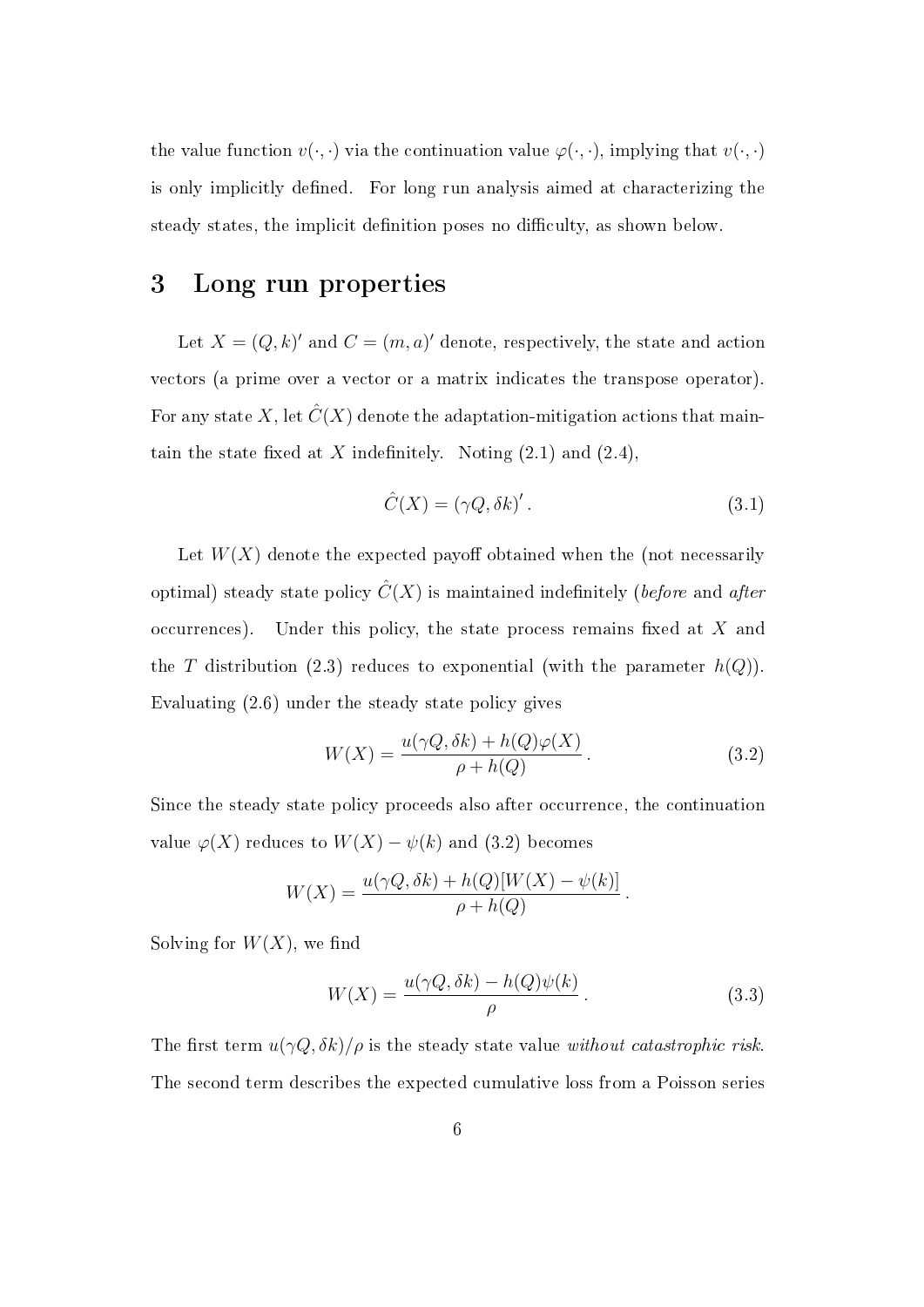of events when the penalty  $\psi$  associated with each event is weighted at the discount factor corresponding to its time of occurrence.

Let  $\hat{X}$  denote an optimal steady state. Since  $W(X) \le v(X)$  with equality holding at  $\hat{X}$ , it follows that

$$
v(\hat{X}) = \frac{u(\gamma \hat{Q}, \delta \hat{k}) - h(\hat{Q})\psi(\hat{k})}{\rho}
$$
\n(3.4)

and

$$
v_X(\hat{X}) = W_X(\hat{X}),\tag{3.5}
$$

where  $v_X(X)$  and  $W_X(X)$  are, respectively, the gradient vectors of  $v(X)$  and  $W(X)$  with respect to  $X = (Q, k)'.$ 

Let  $f(X, C) \equiv u(m, a) + h(Q)\varphi(X)$  be the instantaneous utility associated with the expected payoff  $(2.6)$ . The gradient vector of f with respect to C, evaluated at  $(X, \hat{C}(X))$  is given by

$$
f_C = \left( \begin{array}{c} u_m(\gamma Q, \delta k) \\ u_a(\gamma Q, \delta k) \end{array} \right). \tag{3.6}
$$

*.*

The state-dynamics equations (2.1) and (2.4) can be jointly expressed as  $\dot{X} = G(X, C)$ , where

$$
G(X, C) \equiv C - \left(\begin{array}{cc} \gamma & 0\\ 0 & \delta \end{array}\right) X = \left(\begin{array}{cc} m - \gamma Q\\ a - \delta k \end{array}\right)
$$

Let  $J_X^G$  and  $J_C^G$  denote the Jacobian matrices with respect to X and C, respectively. Then,

$$
J_X^G = \begin{pmatrix} -\gamma & 0 \\ 0 & -\delta \end{pmatrix}, \quad J_C^G = \begin{pmatrix} 1 & 0 \\ 0 & 1 \end{pmatrix}.
$$
 (3.7)

Next, following Tsur and Zemel (2014c) we introduce the function<sup>2</sup>

$$
L(X) \equiv \left(\begin{array}{c} l_1(X) \\ l_2(X) \end{array}\right) = (\rho + h(Q)) \left( [J_C^G']^{-1} f_C + W_X(X) \right),\tag{3.8}
$$

 $^{2}J_{C}^{G}$  is given in (3.7) as the identity matrix, hence including its inverse in the definition of *L* appears redundant. We keep it here for consistency with the general theory (see Appendix) and to allow extensions with more complicated state-dynamics equations.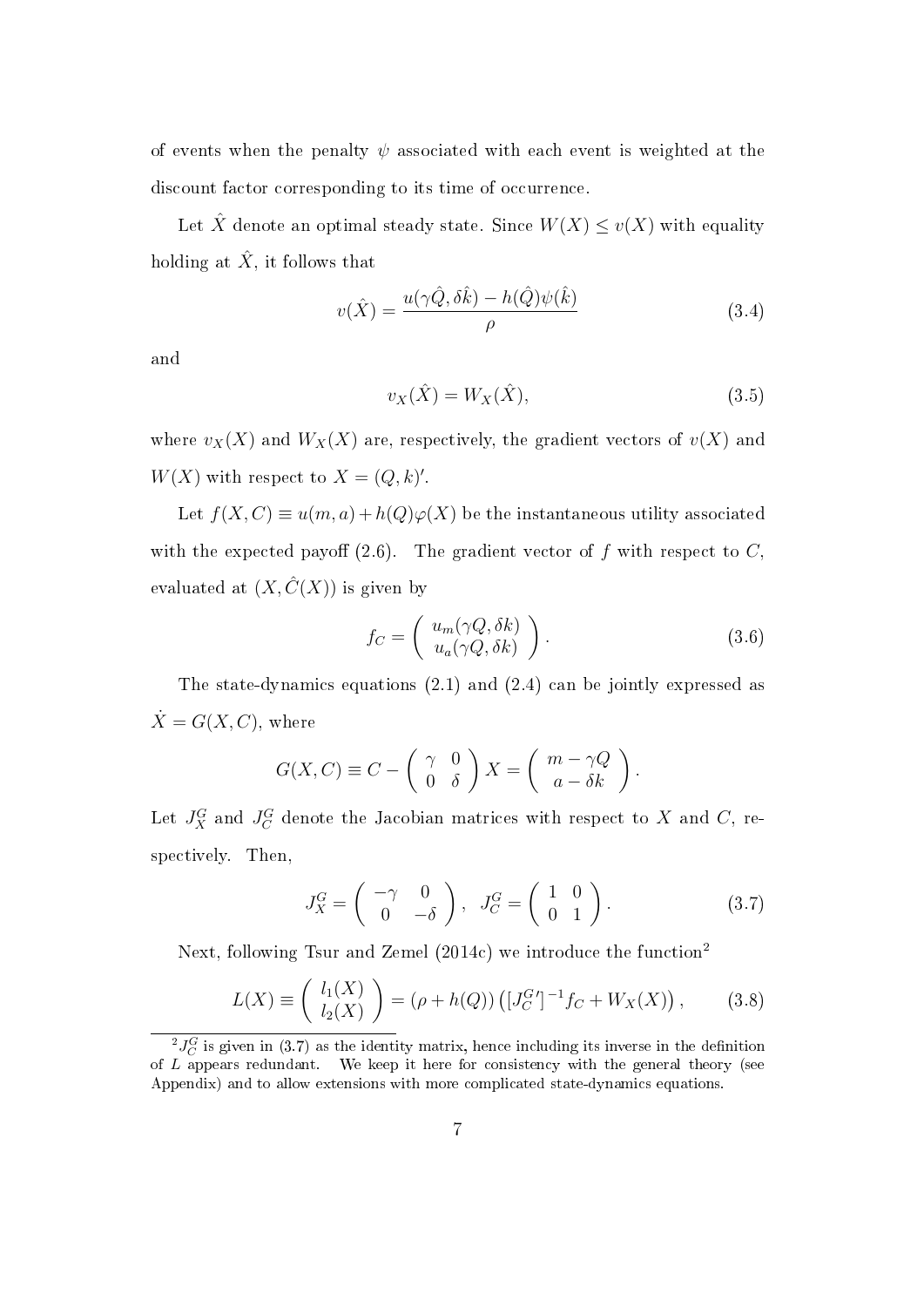where

$$
W_X(X) = \frac{1}{\rho} \begin{pmatrix} \gamma u_m(\gamma Q, \delta k) - h'(Q)\psi(k) \\ \delta u_a(\gamma Q, \delta k) - h(Q)\psi'(k) \end{pmatrix}
$$

was defined above as the gradient vector of  $W(X)$ . In the present setting, noting (3.6) and (3.7),  $L(\cdot)$  specializes to

$$
L(X) = \frac{\rho + h(Q)}{\rho} \left( \begin{array}{c} (\rho + \gamma)u_m(\gamma Q, \delta k) - h'(Q)\psi(k) \\ (\rho + \delta)u_a(\gamma Q, \delta k) - h(Q)\psi'(k) \end{array} \right). \tag{3.9}
$$

The significance of  $L(\cdot)$  is manifest in:

**Property 1.** Assume the state bounds  $0 \le Q \le \overline{Q}$  and  $0 \le k \le \overline{k}$ . The following conditions hold at an optimal steady state  $\hat{X} = (\hat{Q}, \hat{k})'$ :  $(i)$  If  $\hat{Q} \in (0, \bar{Q})$  and  $\hat{k} \in (0, \bar{k})$  then  $L(\hat{X}) = 0$ .  $(iii)$  If  $\hat{Q} = \bar{Q}$ , then  $l_1(\hat{X}) \geq 0$ ; if  $\hat{k} = \bar{k}$ , then  $l_2(\hat{X}) \geq 0$ .  $(iii)$  If  $\hat{Q} = 0$ , then  $l_1(\hat{X}) \leq 0$ ; if  $\hat{k} = 0$ , then  $l_2(\hat{X}) \leq 0$ .

**Property 2.** If a steady state  $\hat{X}$  at which  $L(\hat{X}) = 0$  is locally stable,<sup>3</sup> then  $\det(J_X^L(\hat{X})) > 0.$ 

With some modifications to account for the presence of a *Q*-dependent hazard, the proofs of the properties proceed along the steps of the proofs of Propositions 1 and 2 in Tsur and Zemel (2014c). The proof of Property 1 is outlined in the appendix; the proof of Property 2 is omitted.

For the model at hand, Property 1 implies, noting (3.9), that at an internal steady state (where  $L(\hat{X}) = 0$ ) the following conditions hold

$$
u_m(\gamma \hat{Q}, \delta \hat{k}) = \frac{h'(\hat{Q})\psi(\hat{k})}{\rho + \gamma} ; \qquad u_a(\gamma \hat{Q}, \delta \hat{k}) = \frac{h(\hat{Q})\psi'(\hat{k})}{\rho + \delta} .
$$

The first condition defines the optimal steady state for the *Q* process when the adaptation capital is constrained at  $\hat{k}$ . The second condition defines the

<sup>&</sup>lt;sup>3</sup> $\hat{X}$  is locally stable if there exists some  $\epsilon > 0$  such that (along the optimal trajectory)  $||X(t_0) - \hat{X}|| < \epsilon$  at some  $t_0$  implies  $X(t) \to \hat{X}$ .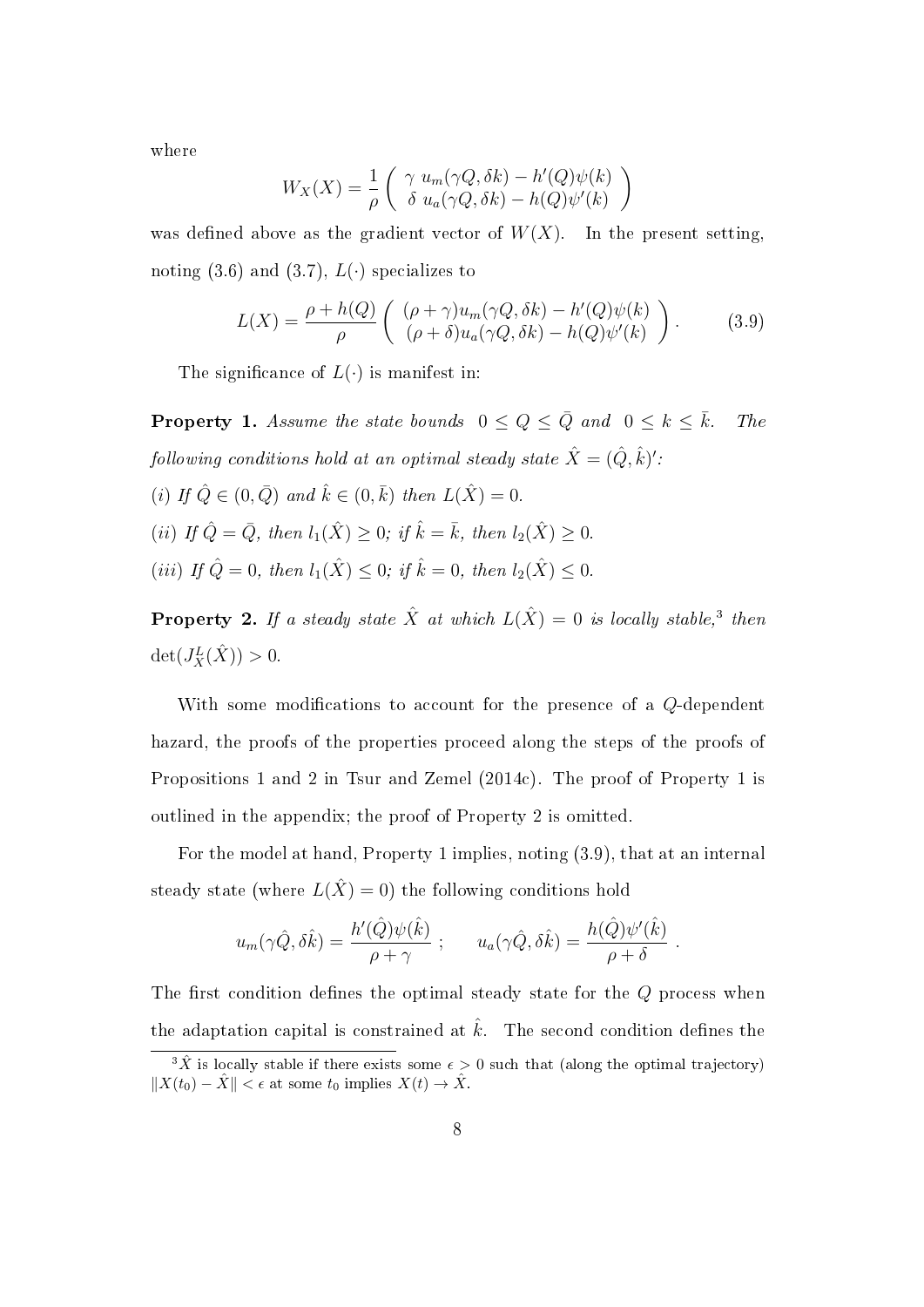optimal steady state for the *k* process when the GHG stock is constrained to be fixed at  $\hat{Q}$ . When both stocks are free to vary, an optimal steady state requires both conditions to hold.

Evaluating the Jacobian of  $L$  at the internal steady state, we find

$$
J_X^L(\hat{X}) = \frac{\rho + h(\hat{Q})}{\rho} \times \left( \gamma(\rho + \gamma) u_{mm}(\gamma \hat{Q}, \delta \hat{k}) - h''(\hat{Q}) \psi(\hat{k}) \delta(\rho + \gamma) u_{ma}(\gamma \hat{Q}, \delta \hat{k}) - h'(\hat{Q}) \psi'(\hat{k}) \right) \cdot \left( \gamma(\rho + \delta) u_{ma}(\gamma \hat{Q}, \delta \hat{k}) - h'(\hat{Q}) \psi'(\hat{k}) \delta(\rho + \delta) u_{aa}(\gamma \hat{Q}, \delta \hat{k}) - h(\hat{Q}) \psi''(\hat{k}) \right). \tag{3.10}
$$

The two diagonal elements of  $J_X^L$  are negative. Condition (2.5) regarding  $u_{ma}$ ensures that the presence of this term in the off-diagonal elements cannot, on its own, reverse the sign of the determinant (i.e.,  $h \equiv 0$  implies that  $\det(J_X^L)$  is positive). The stability condition of Proposition 2, then, depends essentially on the magnitude of  $h'(\hat{Q})\psi'(\hat{k})$  vis-à-vis the other elements of the matrix. The stability property is examined in more detail in terms of a specific example in the following section.

### 4 Example

We follow Zemel's (2015) example, modifying the adaptation policy to allow for nonlinear effects. Table 1 presents the specifications and parameter values used in the numerical solution. Using Table 1,  $L(X)$ , defined in (3.9), specializes to

$$
l_1(Q,k) = \frac{\rho + \beta Q}{\rho} \left( (\rho + \gamma)(\alpha - \gamma Q) - \frac{\beta K_m \psi_0}{k + K_m} \right) \tag{4.1a}
$$

and

$$
l_2(Q,k) = \frac{\rho + \beta Q}{\rho} \left( -(\rho + \delta)(1+\mu)(k\delta)^{\mu} + \frac{QK_m \beta \psi_0}{(k+K_m)^2} \right). \tag{4.1b}
$$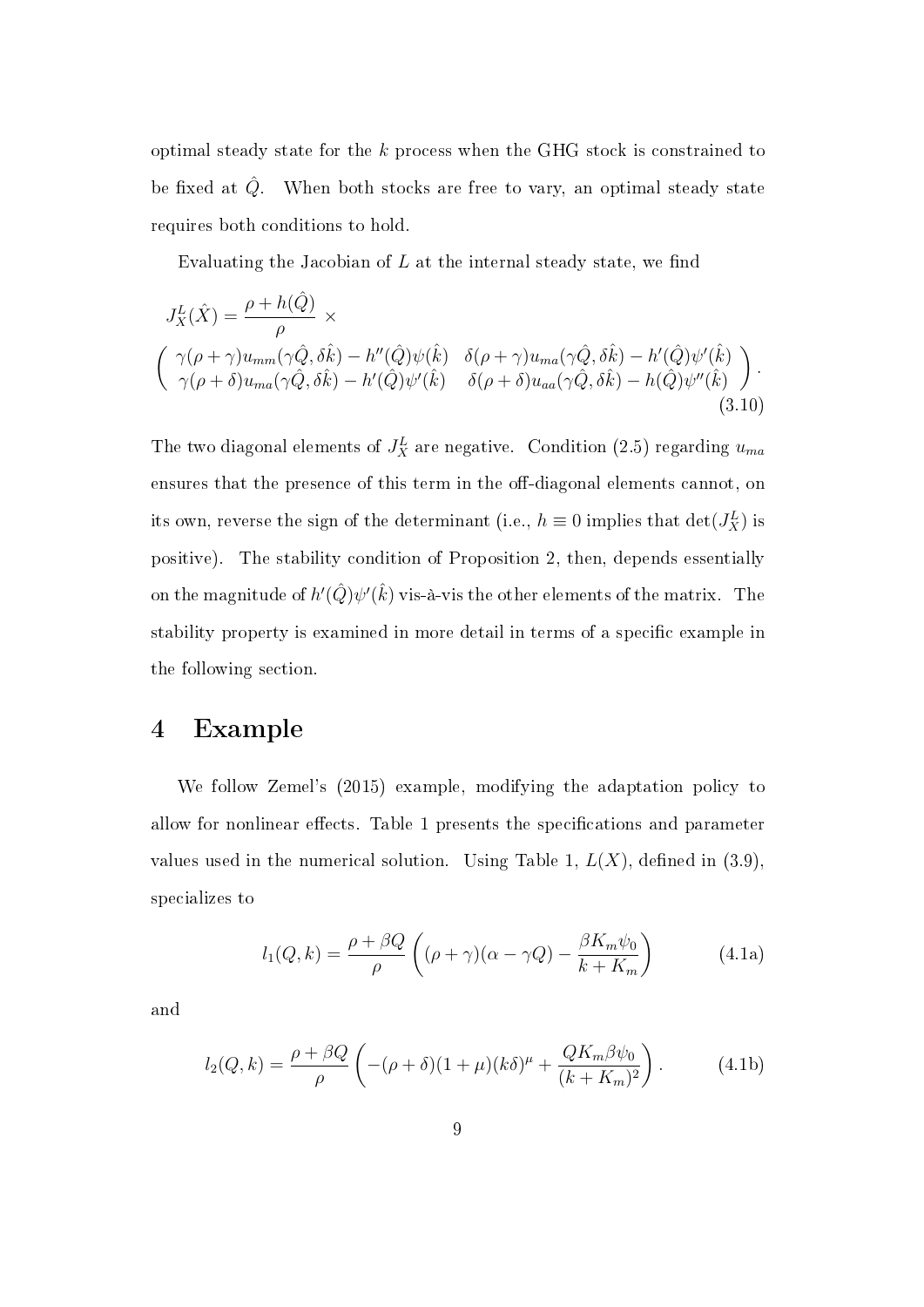| Function  | Specification                  | Parameter value         | Description                |
|-----------|--------------------------------|-------------------------|----------------------------|
| u(m,a)    | $\alpha m - m^2/2 - a^{1+\mu}$ | $\alpha=2, \mu=1$       | utility                    |
| h(Q)      | BQ.                            | $\beta = 0.005$         | hazard rate                |
| $\psi(k)$ | $\psi_0 K_m/(K_m+k)$           | $\psi_0 = 10, K_m = 50$ | damage function            |
|           |                                | $\rho = 0.03$           | discount rate              |
|           |                                | $\gamma = 0.01$         | GHG decay rate             |
|           |                                | $\delta = 0.03$         | capital depreciation rate  |
|           |                                | $\overline{Q} = 200$    | maximal GHG stock          |
|           |                                | $\bar{k} = 33.33$       | maximal adaptation capital |

Table 1: Function specifications and parameter values.

Viewing the solution *Q* of  $l_1(Q, k) = 0$  as a function of *k*, i.e.  $Q = Q_1(k)$ we find

$$
Q_1(k) = R_1 - \frac{R_2}{(k + K_m)}
$$
 where  $R_1 \equiv \frac{\alpha}{\gamma} = \bar{Q}$  and  $R_2 \equiv \frac{\beta K_m \psi_0}{\gamma (\rho + \gamma)}$ .

The function  $Q_1(\cdot)$  is increasing. The higher is the adaptation capital  $k$ , the lower is the inflicted damage hence the planner can increase the GHG stock and the associated hazard. This observation reflects an important adaptationmitigation tradeoff: a higher adaptation capital provides a higher insurance coverage against the perils of a climate change catastrophe, hence reduces the incentive to exert mitigation efforts in order to avoid or delay occurrence.

Viewing the solution *Q* of  $l_2(Q, k) = 0$  as a function of *k*, i.e.  $Q = Q_2(k)$ we find

$$
Q_2(k) = R_3 k^{\mu} (k + K_m)^2 \quad \text{where} \quad R_3 \equiv \frac{\delta^{\mu} (\rho + \delta)(1 + \mu)}{\beta K_m \psi_0}.
$$

The function  $Q_2(\cdot)$  is also increasing. The larger is the GHG stock, the higher the risk and the incentive to invest in increasing  $k$ . The condition that  $L(\cdot)$ must vanish at an internal steady state clearly displays the tradeoffs between the two responses to the hovering risk. Indeed, imposing this condition entails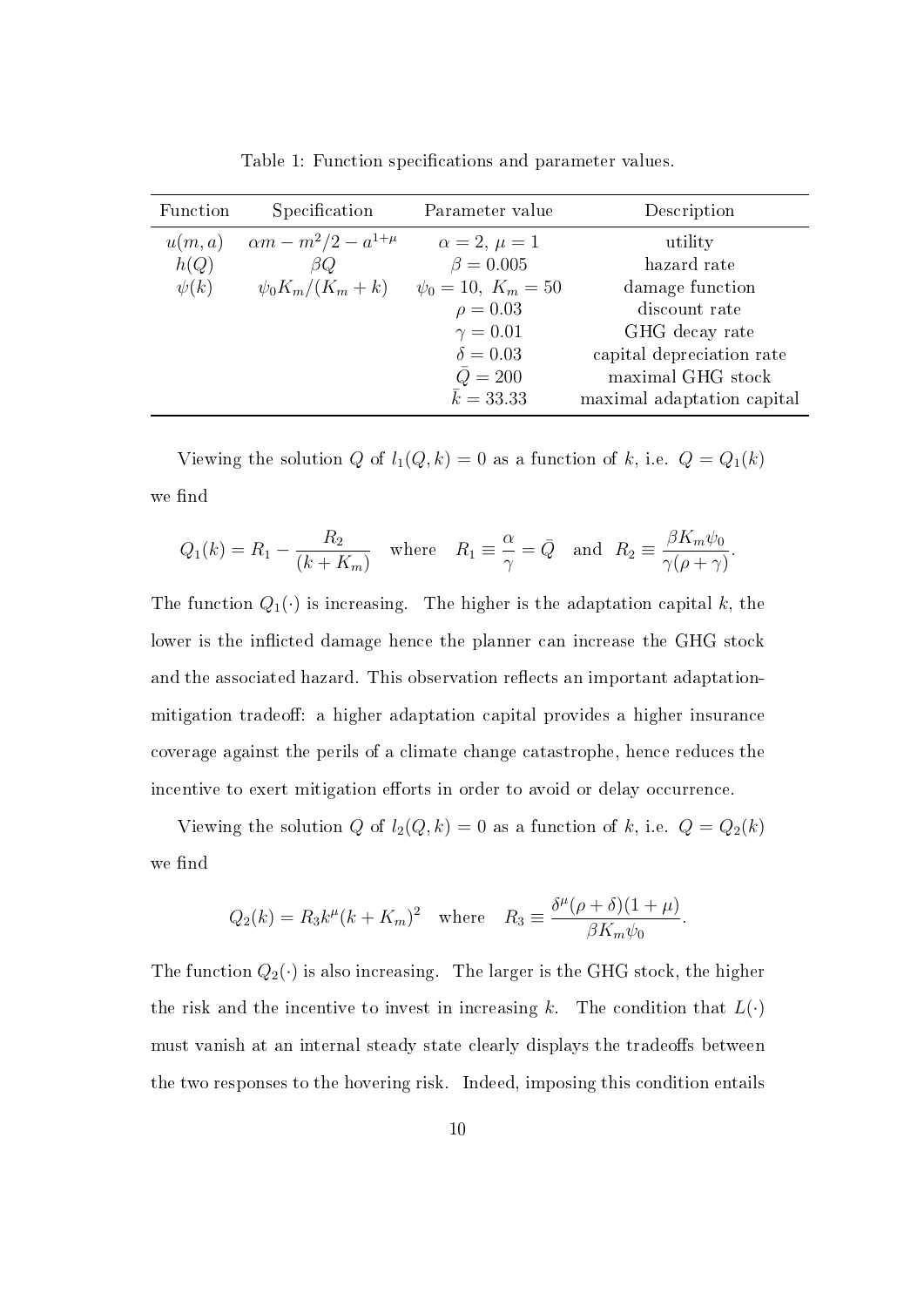$Q_1(k) = Q_2(k)$  which reduces to a polynomial equation in *k*. Using the values in Table 1, we find that the conditions  $l_1 = l_2 = 0$  reduce in this example to

$$
0.00144 \times k(k+50)^3 - 200 \times (k+50) + 6250 = 0. \tag{4.2}
$$

This 4 *th* order polynomial equation in *k* admits two real roots, of which one is negative hence infeasible, while the other corresponds to the feasible steady state  $\hat{X} \equiv (\hat{Q}, \hat{k}) = (106.178, 16.616)$ . At this state, the Jacobian matrix (3.10) reduces to

$$
J_X^L(\hat{X}) = \frac{\rho + h(\hat{Q})}{\rho} \begin{pmatrix} -0.0004 & 0.000563 \\ 0.000563 & -0.0054 \end{pmatrix}.
$$
 (4.3)

which has a positive determinant, as required by Property 2 for  $(\hat{Q}, \hat{k})$  to be locally stable.

While these considerations leave a unique candidate for an internal steady state, one needs to investigate also the possibility of corner steady states. This requires to check the sign of the relevant component of  $L(\cdot)$  at each possible corner. To consider the possibility that an optimal steady state falls on a boundary  $\hat{Q} = \bar{Q} = 200$  or  $\hat{Q} = 0$ , Figure 1 depicts the functions  $l_1(\bar{Q}, k)$ and  $l_1(0,k)$  for  $k \in [0,\overline{k}]$ . It is seen that the upper curve is negative and the lower curve is positive for all  $k \in [0, \bar{k}]$ , ruling out, by virtue of Property 1, the possibility that a steady state falls on one of the *Q* boundaries. This means that the occurrence hazard is insufficient to drive the GHG stock (and the corresponding emission rate) all the way down to zero, but on the other hand, it does not allow this stock to reach the maximal level  $\overline{Q}$  that would have been obtained if the emission rate *m* were chosen so as to maximize the utility *u* at all times.

To check the possibility that the steady state falls on a *k* boundary  $(k = 0)$ or  $k = \bar{k} = 33.33$ , Figure 2 shows  $l_2(Q, \bar{k})$  and  $l_2(Q, 0)$  for  $Q \in [0, \bar{Q}]$ . The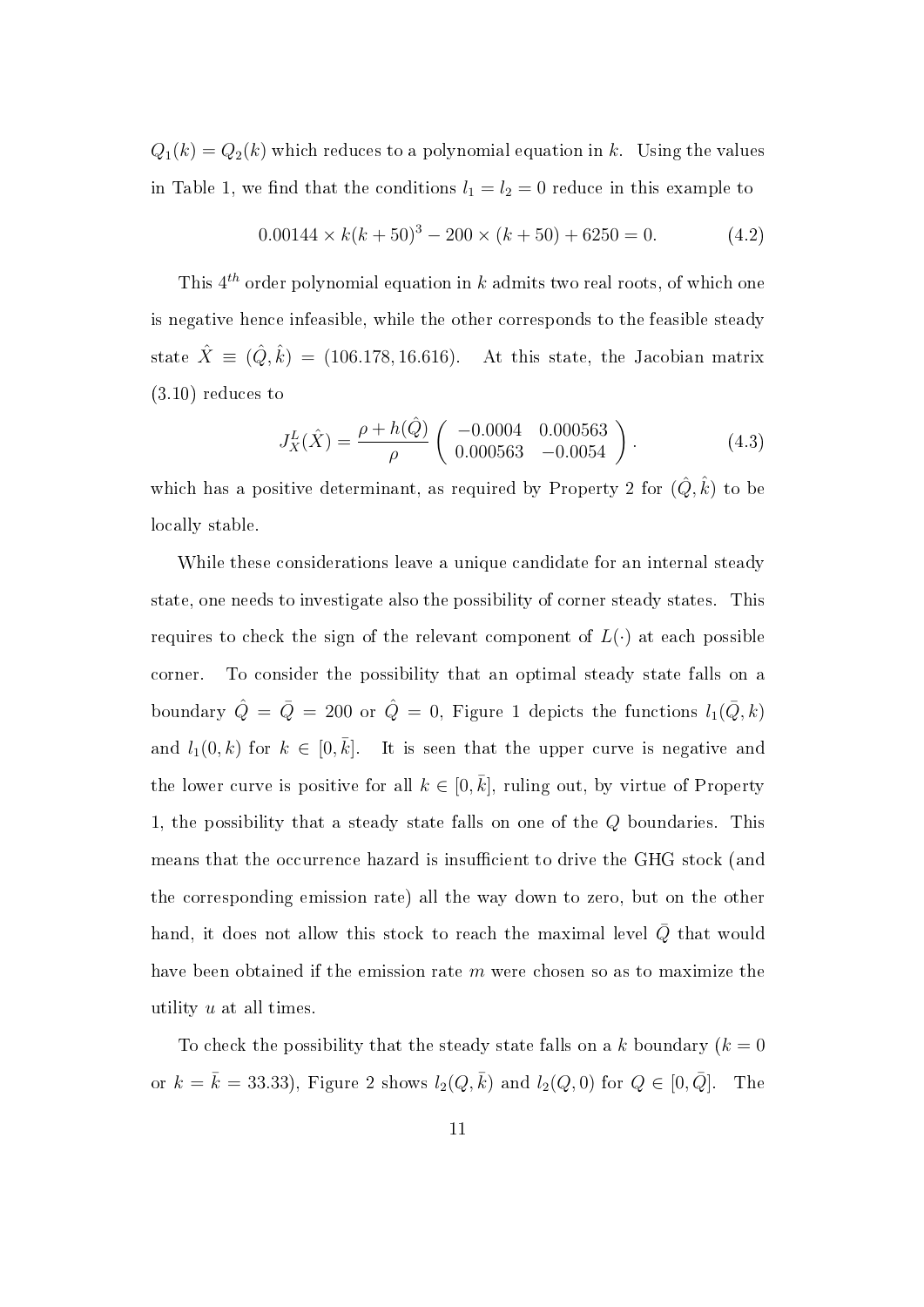

Figure 1: The upper panel shows  $l_1(\overline{Q}, k)$  vs. *k*. The lower panel shows  $l_1(0,k)$  vs. *k*. The upper curve is always negative and the lower curve is always positive in the feasible range for *k*, ruling out a steady state with either  $Q = \overline{Q}$  or  $Q = 0$ .

upper curve is negative for all  $Q \in [0, \overline{Q}]$ , ruling out the possibility of a steady state falling at  $k = \bar{k}$  (Property 1). The lower curve is positive for all  $Q > 0$ and crosses zero at  $Q = 0$ . Thus the same Property allows a steady state with  $\hat{k} = 0$  only if  $\hat{Q} = 0$ . However,  $\hat{Q} = 0$  was ruled out above, implying that the steady state cannot fall on a *k* boundary: in the long run some adaptation is desirable but not at the full feasible rate. This leaves the internal state  $(\hat{Q}, \hat{k}) = (106.178, 16.616)$  as the unique optimal steady state in this case.

Increasing the hazard sensitivity parameter  $\beta$  from 0.005 to 0.01 changes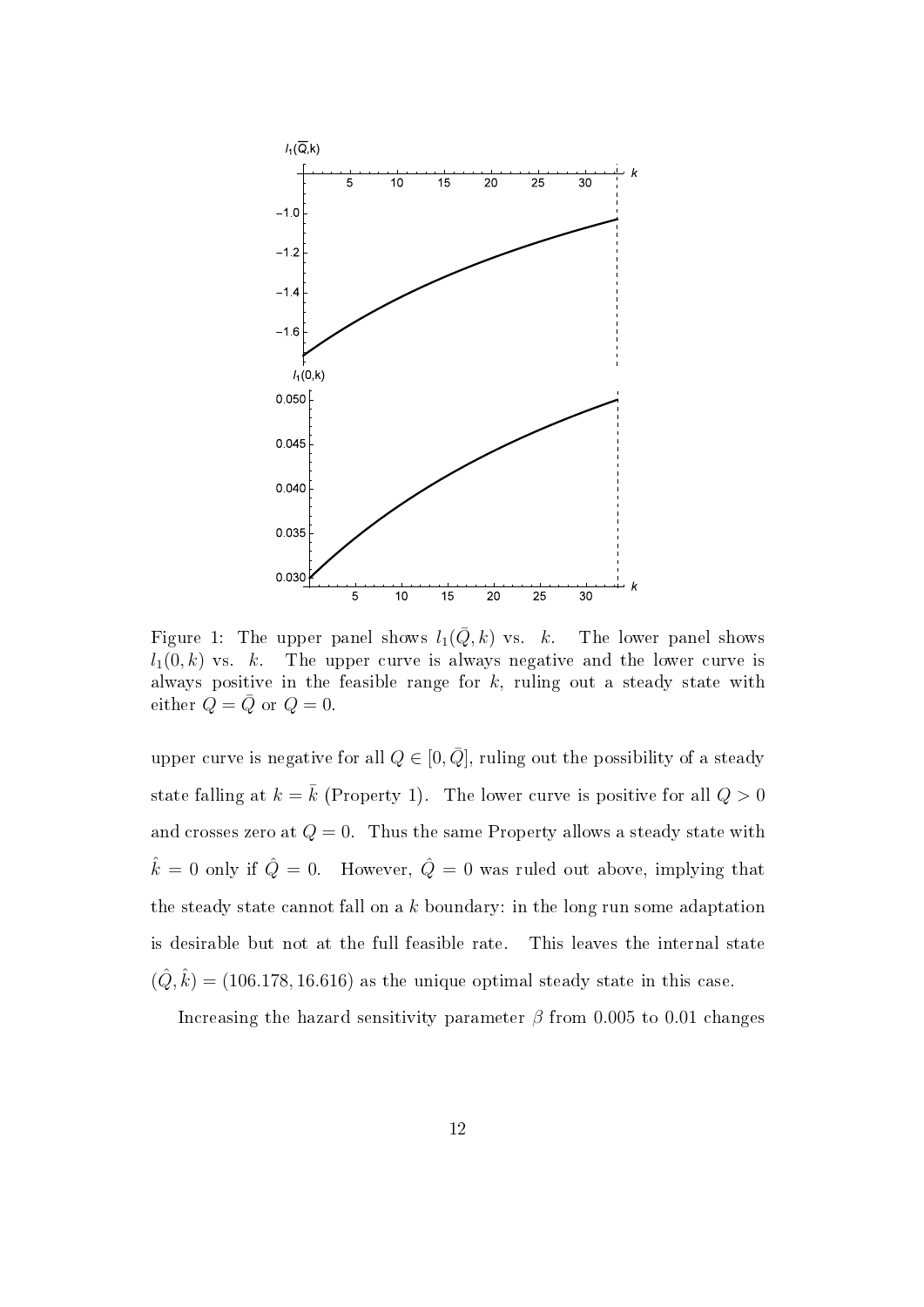

Figure 2: The upper panel shows  $l_2(Q,\bar{k})$  vs. *Q*. The lower panel shows  $l_2(Q,0)$  vs.  $Q$ . The upper curve is always negative and the lower curve is always positive in the feasible range for *Q*, ruling out a steady state with either  $k = k$  or  $k = 0$ .

the polynomial equation (4.2) to

$$
0.00072 \times k(k+50)^3 - 200 \times (k+50) + 12500 = 0
$$

and this equation does not admit any real root. It follows from Property 1 that no internal steady state (with both *Q* and *k* away from their respective corners) can be optimal and at least one state must lie on a corner. We investigate the various possibilities with the help of Figures 3 - 5.

Observing the upper panel of Figure 3, we see that Property 1-(*ii*) rules out the possibility that  $\hat{Q} = \bar{Q}$  (because  $l_1(\bar{Q}, k) < 0$  for all  $k \in [0, \bar{k}]$ ). In contrast, the lower panel leaves open the possibility that  $\hat{Q} = 0$  as long as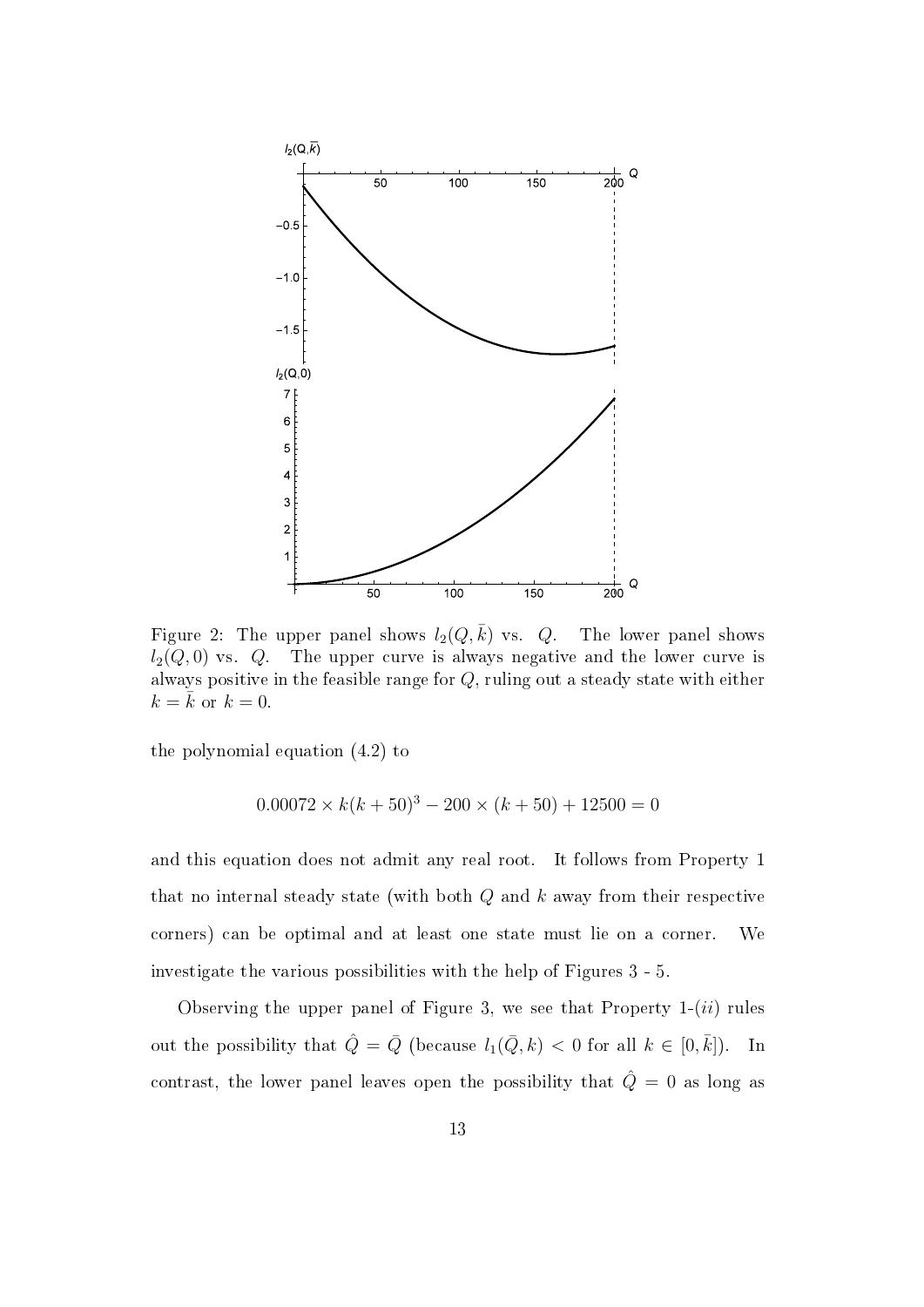

Figure 3:  $l_1(\bar{Q}, k)$  (upper panel) and  $l_1(0, k)$  (lower panel) vs. *k* under high hazard sensitivity  $\beta = 0.01$ . The negative values of  $l_1(\bar{Q}, k)$  rule out a steady state with  $\hat{Q} = \bar{Q}$ . The negative values of  $l_1(0, k)$  leave open the possibility of a steady state with  $\hat{Q} = 0$  and  $\hat{k} \le 12.5$ .

 $\hat{k}$  ≤ 12*.*5 (since  $l_1(0,k)$  ≤ 0 for  $k \in [0,12.5]$ ). Setting  $Q = 0$  in (4.1b) yields a negative value for  $l_2(0, k)$  for all  $k > 0$  hence Property 1-(*i*) implies that no internal *k* state can couple with  $\hat{Q} = 0$  to form an optimal steady state. However, with  $k = 0$ , we obtain from the same equation  $l_2(0,0) = 0$  hence the double-corner state  $(\hat{Q}, \hat{k}) = (0, 0)$  meets the conditions of Property 1 for an optimal steady state.

Turning to Figure 4, the lower panel shows that Property 1-(*iii*) rules out the possibility that  $\hat{k} = 0$  and  $\hat{Q} > 0$  (since  $l_2(Q, 0) > 0$  for  $Q > 0$ ) but leaves open the possibility  $\hat{Q} = \hat{k} = 0$ , discussed above. The interpretation of the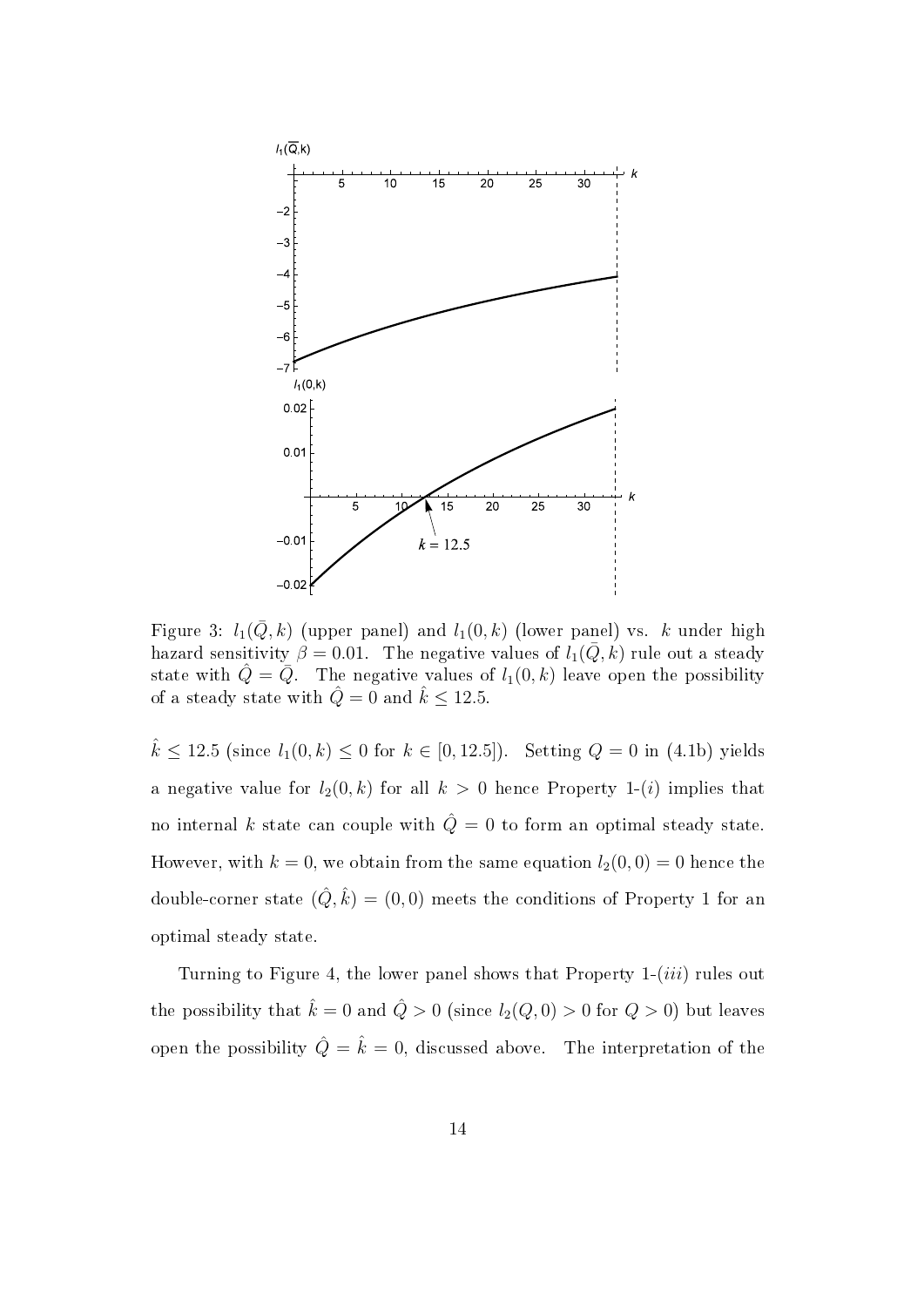

Figure 4:  $l_2(Q,\bar{k})$  (upper panle) and  $l_2(Q,0)$  (lower panel) vs. the GHG stock *Q* under high hazard sensitivity  $\beta = 0.01$ . The positive values of  $l_2(Q, 0)$  rule out a steady state with  $\hat{k} = 0$  and  $\hat{Q} > 0$ . The positive values of  $l_2(Q, \bar{k})$ leave open the possibility of a steady state with  $\hat{k} = \bar{k}$  and  $\hat{Q} \ge 167.67$ . However, the latter possibility is ruled out by considerations involving  $l_1(Q,\bar{k})$ (see Figure 5 below).

upper panel is somewhat more complex. First, it rules out the possibility that  $\hat{k} = \bar{k}$  for  $Q < 166.67$  (by virtue of Property 1-(*ii*), since  $l_2(Q, \bar{k}) < 0$ for  $Q < 166.67$ ). Thus, if a steady state with  $\hat{k} = \bar{k}$  is optimal, it must have  $\hat{Q} \ge 166.67$ . However, Figure 5 shows that  $l_1(Q,\bar{k}) < 0$  in this  $Q$  range, hence Property 1 implies that such a steady state cannot be optimal.

The above considerations leave  $(\hat{Q}, \hat{k}) = (0, 0)$  as the unique optimal steady state in the case of  $\beta = 0.01$ . The result can be attributed to the high hazard sensitivity. The strong dependence of the hazard rate on the GHG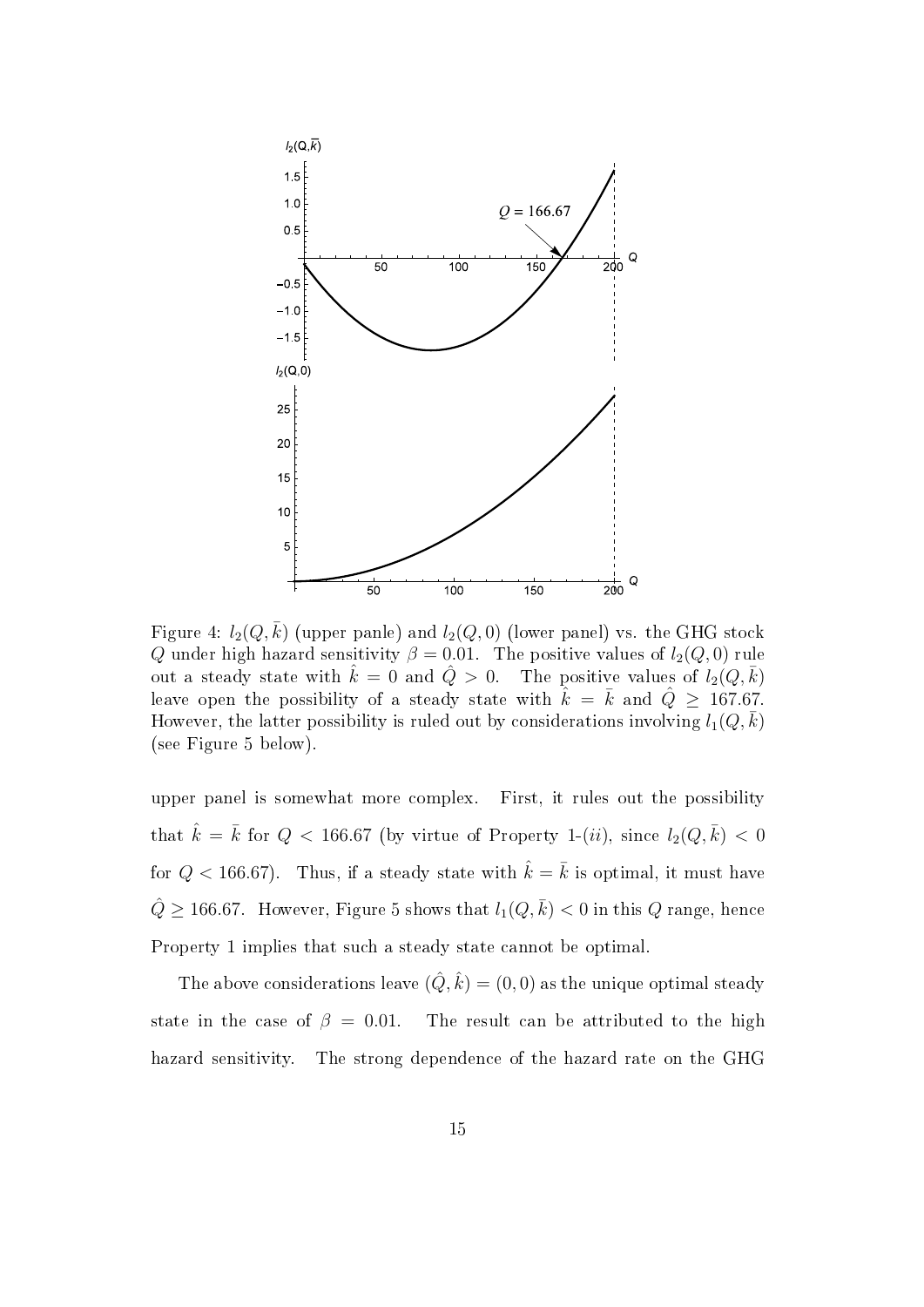

Figure 5:  $l_1(Q,\bar{k})$  vs. the GHG stock *Q* under high hazard sensitivity  $\beta = 0.01$ . The negative values of  $l_1(Q,\bar{k})$  at the higher Q states rule out (by virtue of Property 1-(*ii*)) a steady state with  $\overline{k} = \overline{k}$  and  $\overline{Q}$  in this range.

stock provides a strong incentive to reduce emissions and bring the occurrence probability down to zero. However, eliminating the risk also removes the motivation to invest in adaptation, hence the adaptation capital stock *k* is also driven down to its lowest feasible level. The tradeoffs between mitigation and adaptation measures are evident in this case.

### 5 Concluding comments

We study long-term adaptation-mitigation tradeoffs in situations involving risk of catastrophic climate events, where the mitigation policy influences the event occurrence probability and the adaptation policy affects the severity of damage upon occurrence. The analysis extends Zemel (2015) to nonlinear policies and is based on the multi state *L−*method of Tsur and Zemel  $(2014c)$ , appropriately modified to allow for uncertain discrete events. We find that the method can identify a unique candidate for the optimal twodimensional steady state, both when this state is interior, determined by the adaptation/mitigation tradeoffs, as well as when it is a corner state depending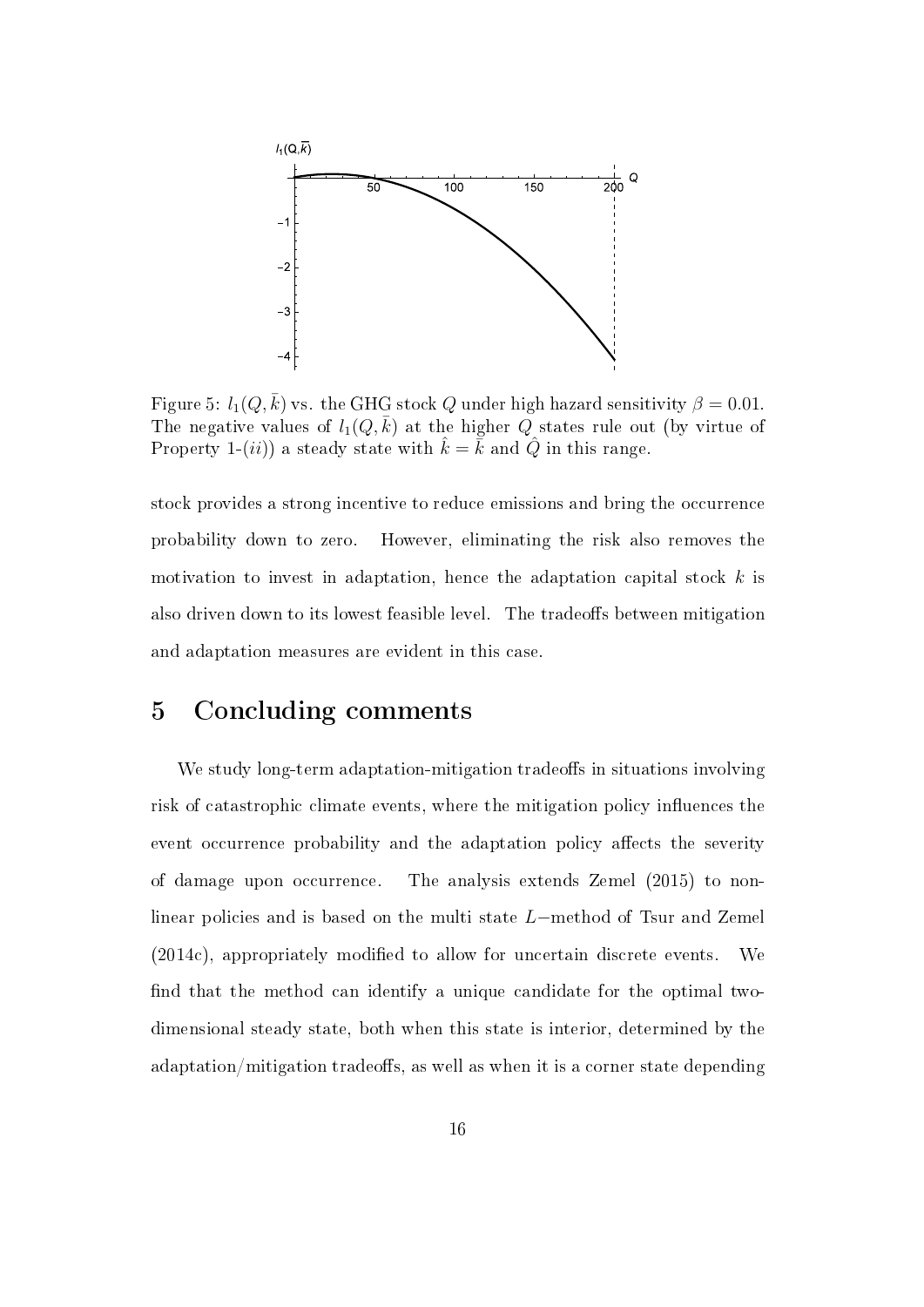on some feasibility constraint. In both cases, the eventual steady state reflects the strong interaction between the adaptation and mitigation responses to the catastrophic risk.

Although the model is presented in the context of a climate change problem, the framework can be used, with obvious modifications, in other multidimensional resource situations involving uncertain discrete events, such as an abrupt regime shift in the dynamics of exploited ecosystems and other regenerating resources (see examples in Dasgupta and Mäler 2003, Tsur and Zemel 2007, Polasky et al. 2011, de Zeeuw and Zemel 2012).

# Appendix

Proof of Property 1: The following derivation combines the arguments of Tsur and Zemel (2014a,b) to show how the properties of the *L*-method presented in Tsur and Zemel (2014c) extend to the case of a multi-state system evolving under event uncertainty. We recall the notation  $f(X, C) = u(C) + h(Q)\varphi(X)$ and

$$
W(X) = \int_0^\infty f(X, \hat{C}(X)) e^{-[\rho + h(Q)]t} dt = \frac{f(X, \hat{C}(X))}{\rho + h(Q)},
$$

and note that although the simple form adopted here for the state equation  $\dot{X} = G(X, C)$  reduces the Jacobian  $J_C^G$  to the identity matrix (see 3.7), the formulation holds for more general specifications hence we refer to this Jacobian in its general form.

For any feasible X, we compare the payoff  $W(X)$  obtained under the steady state policy  $C = \hat{C}(X)$  with the payoff obtained from a small feasible variation of this policy. If the variation policy yields a payoff that exceeds  $W(X)$ , then the steady-state policy is not optimal at *X* and this state does not qualify as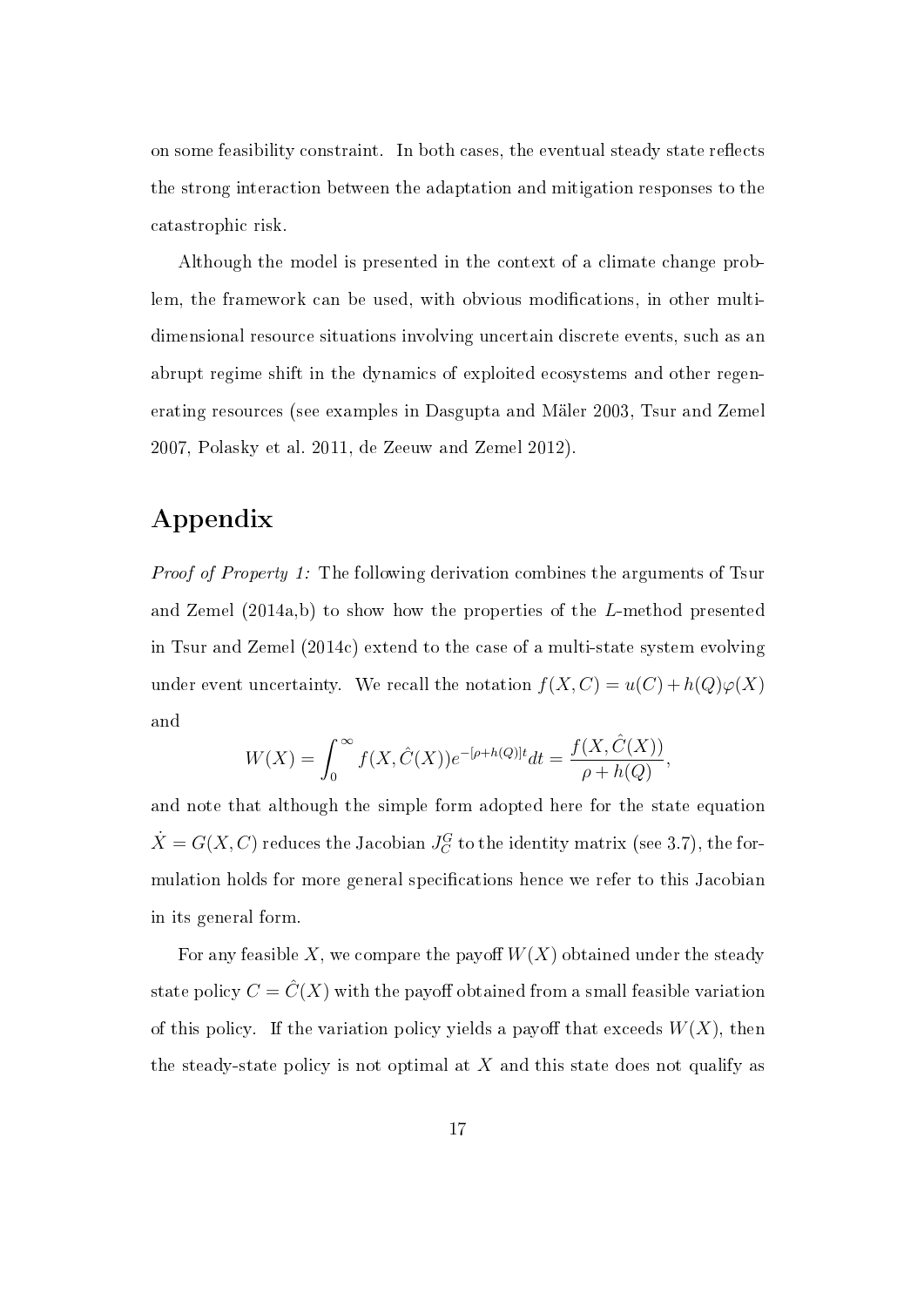an optimal steady state. For small  $\varepsilon > 0$  and  $\Delta = (\delta_1, \delta_2)'$ , the variation policy is defined by

$$
C^{\varepsilon \Delta}(t) \equiv \begin{cases} \hat{C}(X) + [J_C^G(X, \hat{C}(X))]^{-1} \Delta & \text{if } t < \varepsilon \\ \hat{C}(X(\varepsilon)) & \text{if } t \ge \varepsilon \end{cases}.
$$

While  $t < \varepsilon$ ,  $C^{\varepsilon \Delta}(t)$  deviates slightly from the steady-state policy  $\hat{C}(X)$ , then it enters a steady state at  $X(\varepsilon)$ . During the first period when  $t < \varepsilon$ ,

$$
\dot{X} = G(X, \hat{C}(X)) + J_C^G(X, \hat{C}(X))[J_C^G(X, \hat{C}(X))]^{-1}\Delta + o(\delta) = \Delta + o(\delta),
$$

which brings the state at  $t = \varepsilon$  to  $X(\varepsilon) = X + \varepsilon \Delta + o(\varepsilon \delta)$ .

Let  $\Gamma(t) \equiv \int_0^t [\rho + h(Q(s))]ds$ . The contribution to the objective under the variation policy  $C^{\epsilon\Delta}(t)$  during  $t < \epsilon$  is evaluated, up to  $o(\epsilon\delta)$  terms, by

$$
\int_{0}^{\varepsilon} f\left(X(t), \hat{C}(X) + [J_{C}^{G}(X, \hat{C}(X))]^{-1} \Delta\right) e^{-\Gamma(t)} dt =
$$
\n
$$
\int_{0}^{\varepsilon} f\left(X(t), \hat{C}(X) + [J_{C}^{G}(X, \hat{C}(X))]^{-1} \Delta\right) e^{-[\rho + h(Q)]t} dt +
$$
\n
$$
\int_{0}^{\varepsilon} f\left(X(t), \hat{C}(X) + [J_{C}^{G}(X, \hat{C}(X))]^{-1} \Delta\right) [e^{-\Gamma(t)} - e^{-[\rho + h(Q)]t}] dt.
$$

The first integral in the right can be expressed as

$$
\int_0^{\varepsilon} f(X, \hat{C}(X))e^{-[\rho+h(Q)]t}dt + [f_C(X, \hat{C}(X))]'[J_C^G(X, \hat{C}(X))]^{-1}[\varepsilon\Delta] + o(\varepsilon\delta) =
$$
  
 
$$
W(X) [1 - e^{-[\rho+h(Q)]\varepsilon}] + [f_C(X, \hat{C}(X))]'[J_C^G(X, \hat{C}(X))]^{-1}[\varepsilon\Delta] + o(\varepsilon\delta),
$$

and the second integral is  $o(\varepsilon\delta)$ .

The contribution of  $C^{\epsilon \delta}$  during the infinite period  $t \geq \varepsilon$  is evaluated, up to *o*(*εδ*) terms, by

$$
\int_{\varepsilon}^{\infty} f(X(\varepsilon), \hat{C}(X(\varepsilon))) e^{-[\rho + h(Q(\varepsilon))]t} dt = \int_{\varepsilon}^{\infty} [\rho + h(Q(\varepsilon))] W(X(\varepsilon)) e^{-[\rho + h(Q(\varepsilon))]t} dt =
$$
  

$$
\int_{\varepsilon}^{\infty} [\rho + h(Q(\varepsilon))] W(X) e^{-[\rho + h(Q(\varepsilon))]t} dt + \int_{\varepsilon}^{\infty} [\rho + h(Q(\varepsilon))][W_X(X)]'[\varepsilon \Delta] e^{-[\rho + h(Q(\varepsilon))]t} dt.
$$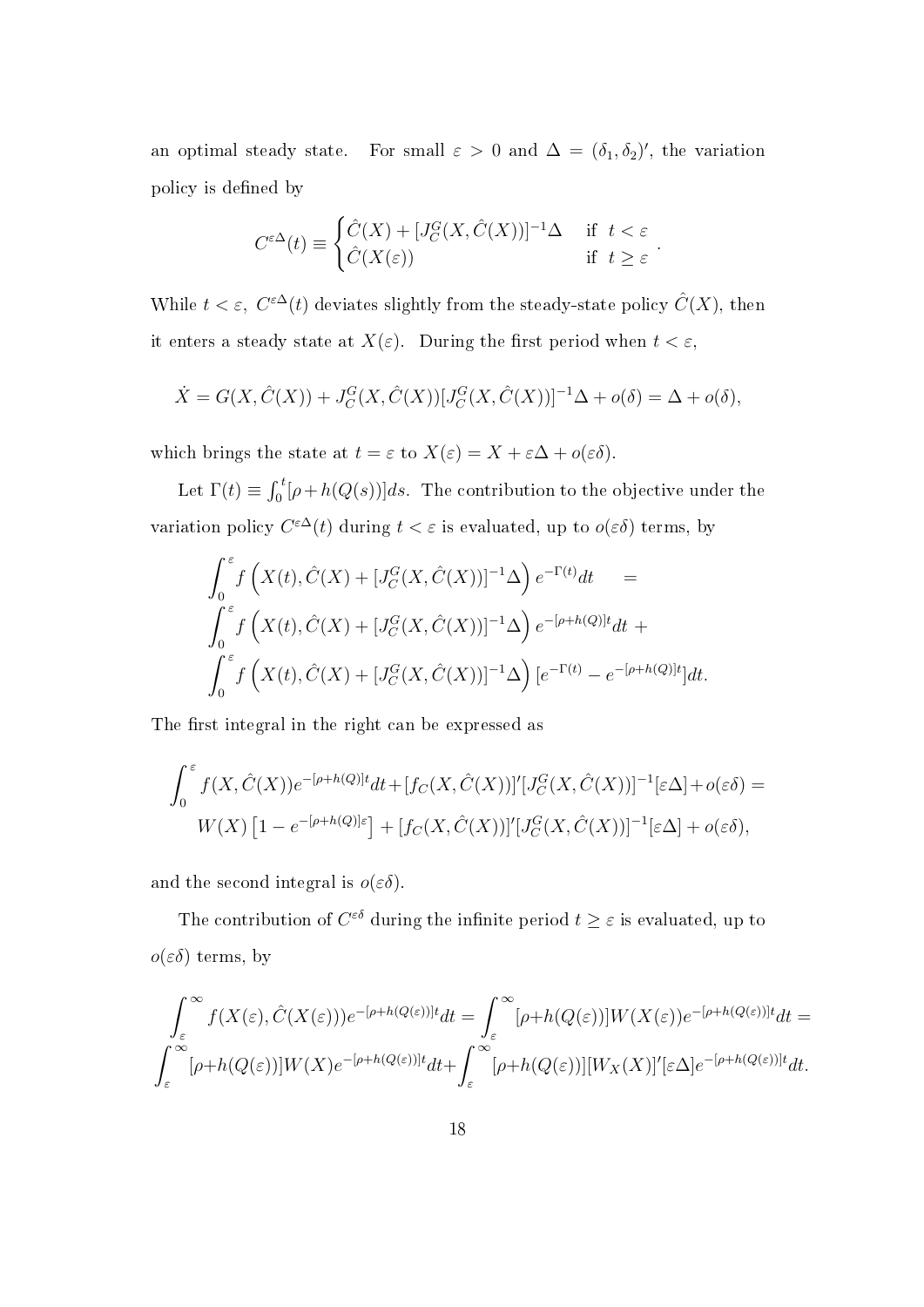The first integral on the second line can be expressed as

$$
W(X)\int_{\varepsilon}^{\infty}[\rho+h(Q(\varepsilon))]e^{-[\rho+h(Q(\varepsilon))]t}dt = W(X)e^{-[\rho+h(Q(\varepsilon))] \varepsilon} = W(X)e^{-[\rho+h(Q)] \varepsilon} + o(\varepsilon\delta)
$$

and the second integral is approximated by  $[W_X(X)]'[\epsilon\Delta] + o(\epsilon\delta)$ .

Summing the contributions of the two periods gives the payoff  $V^{\epsilon\Delta}(X)$ obtained under the variation policy:

$$
V^{\varepsilon\Delta}(X) = W(X) + \left[ [J_C^G(X, \hat{C}(X))]^{r-1} f_C(X, \hat{C}(X)) + W_X(X) \right]' [\varepsilon\Delta] + o(\varepsilon\delta).
$$

Thus, noting (3.8),

$$
V^{\varepsilon \Delta}(X) - W(X) = [L(X)]'[\varepsilon \Delta]/[\rho + h(Q)] + o(\varepsilon \delta).
$$

The signs of the elements of  $\Delta$  can be freely chosen, while  $\varepsilon > 0$ . Now, if  $L(X) \neq 0$  we can set  $\Delta = \delta L(X)$ , where  $\delta$  is a small positive constant, hence  $[L(X)]' \Delta > 0$ . This implies  $V^{\epsilon\Delta}(X) > W(X)$  and X is not an optimal steady state. Thus, only the roots of  $L(\cdot)$  qualify as legitimate candidates for an optimal steady state. The only possible exceptions are the feasibility bounds of *Q* and *k*. Choosing  $\delta_1 > 0$  is not feasible at  $\overline{Q}$  because this policy would drive the  $Q(\cdot)$  process outside the feasible domain. It follows that  $X = (\bar{Q}, k)'$  cannot be excluded as an optimal steady state if  $l_1(X) > 0$ . A similar argument implies that  $X = (0, k)'$  cannot be excluded as an optimal steady state if  $l_1(X) < 0$ . Analogous constraints on the sign of  $l_2(X)$  apply at the corner states  $X = (Q, \bar{k})'$  and  $X = (Q, 0)'$ .  $\Box$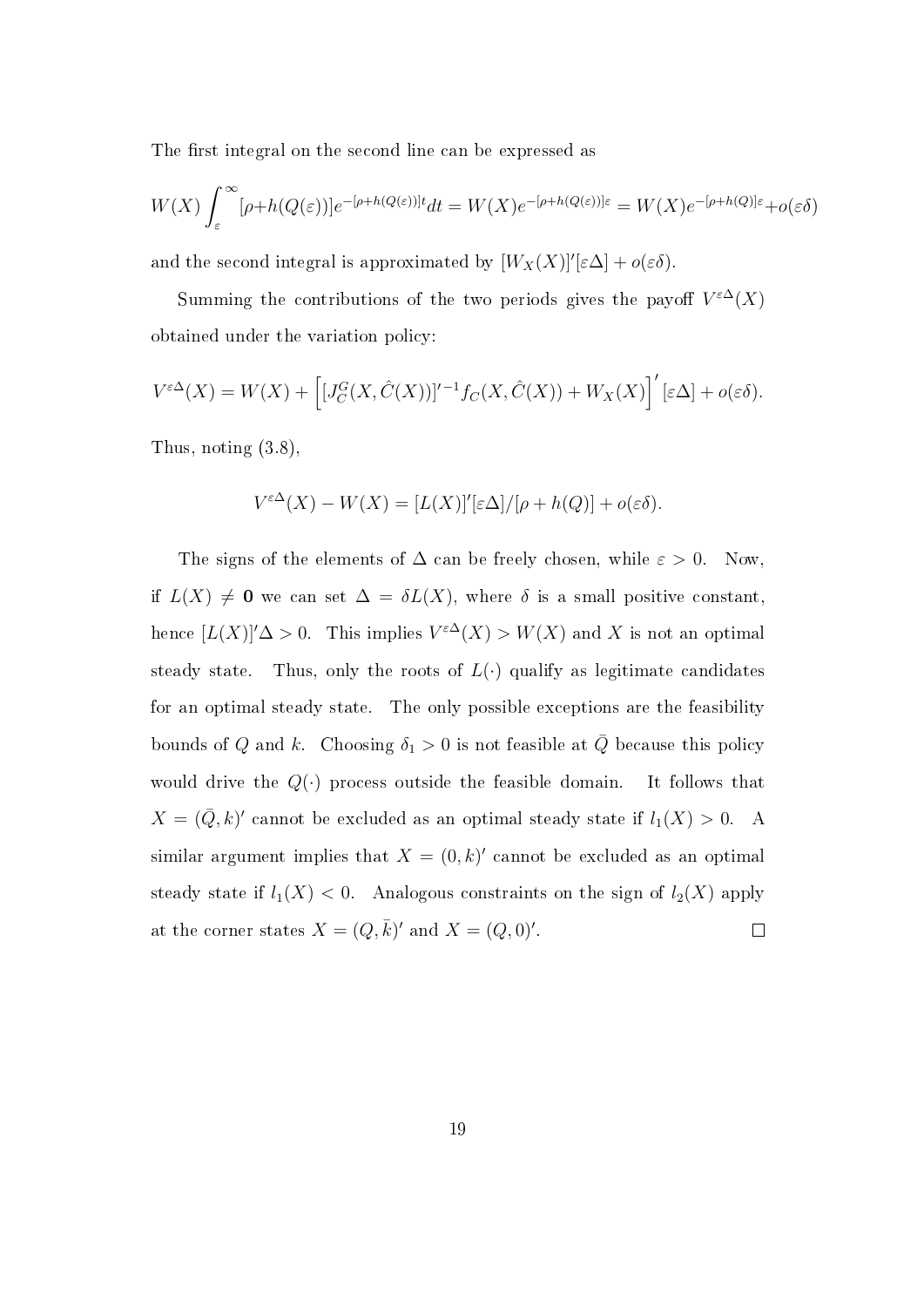## References

- Alley, R. B., Marotzke, J., Nordhaus, W. D., Overpeck, J. T., Peteet, D. M., Pielke, R. A., Pierrehumbert, R. T., Rhines, P. B., Stocker, T. F., Talley, L. D. and Wallace, J. M.: 2003, Abrupt climate change, Science  $299(5615)$ ,  $2005-2010$
- Bréchet, T., Hritonenko, N. and Yatsenko, Y.: 2013, Adaptation and mitigation in long-term climate policies. Environmental and Resource Economics 55,  $217 - 243$ .
- Dasgupta, P. and Mäler, K.-G.: 2003, The economics of non-convex ecosystems: Introduction, *Environmental and Resource Economics* 26, 499-525.
- de Zeeuw, A. and Zemel, A.: 2012, Regime shifts and uncertainty in pollution control, Journal of Economic Dynamics and Control 36, 939–950.
- Field, C.B., Barros, V., Stocker, T.F., Qin, D., Dokken, D.J., Ebi, K.L., Mastrandrea, M.D., Mach, K.J., Plattner, G.-K., Allen, S.K., Tignor, M. and Midgley, P.M. (eds): 2012, IPCC, 2012: Managing the Risks of Extreme Events and Disasters to Advance Climate Change Adaptation. A Special Report of Working Groups I and II of the Intergovernmental Panel on Climate Change, Cambridge University Press, Cambridge, UK.
- Polasky, S., de Zeeuw, A. and Wagener, F.: 2011, Optimal management with potential regime shifts, Journal of Environmental Economics and Manage $ment$  62, 229-240.
- Schelling, T. C.: 2007, Climate change: the uncertainties, the certainties, and what they imply about action, *Economists' Voice* July,  $1-5$ .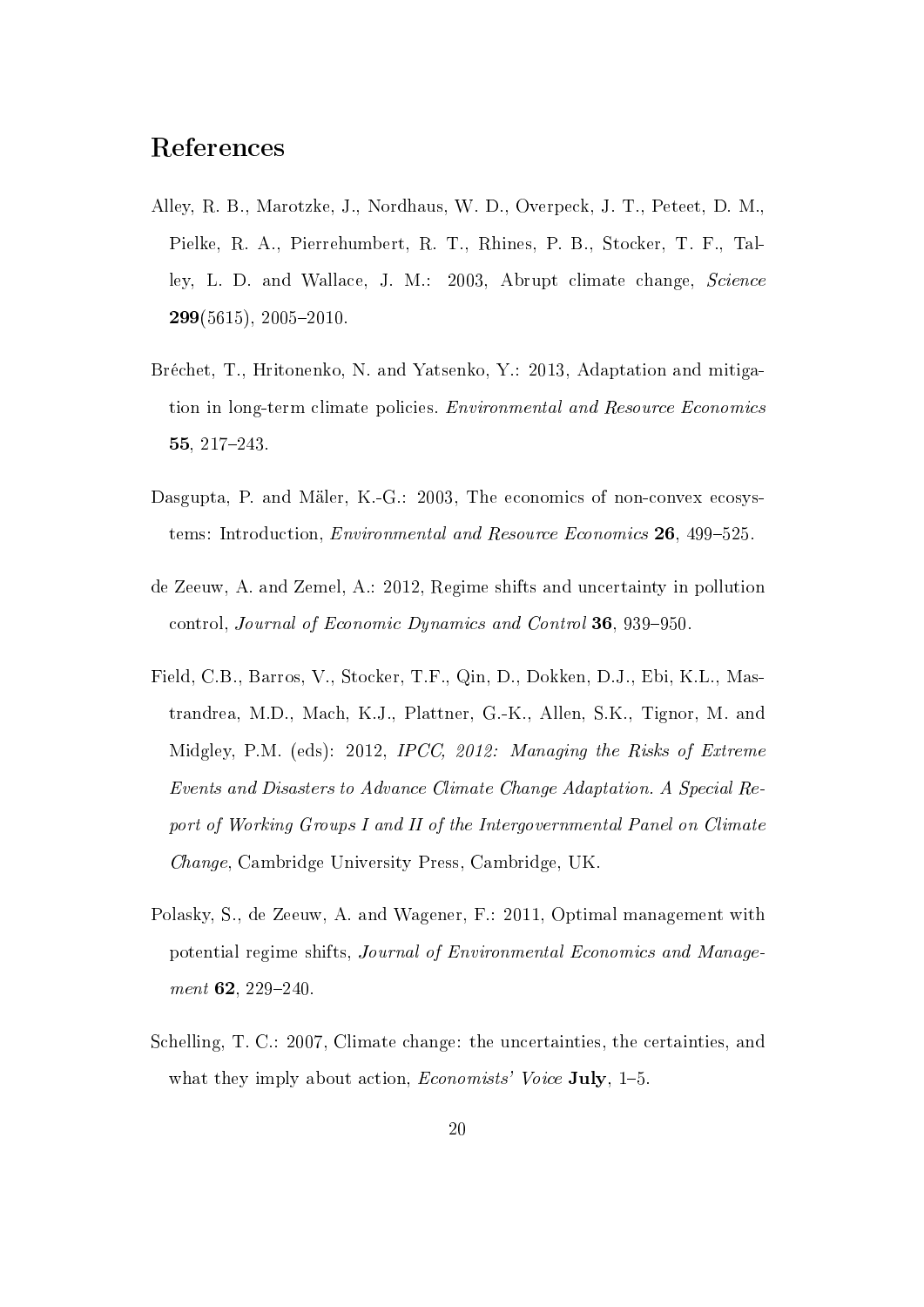- Tol, R. S.: 2005, Adaptation and mitigation: Tradeoffs in substance and methods. Environmental Science and Policy 8, 572-578.
- Tol, R. S.: 2012, On the uncertainty about the total economic impact of climate change, *Environmental and Resource Economics* 53, 97–116.
- Tsur, Y. and Withagen, C.: 2013, Preparing for catastrophic climate change, Journal of Economics  $110$ ,  $225-239$ .
- Tsur, Y. and Zemel, A.: 1996, Accounting for global warming risks: Resource management under event uncertainty, Journal of Economic Dynamics and  $Control$  20, 1289-1305.
- Tsur, Y. and Zemel, A.: 1998, Pollution control in an uncertain environment, Journal of Economic Dynamics and Control 22, 967-975.
- Tsur, Y. and Zemel, A.: 2007, Bio-economic resource management under threats of environmental catastrophes, *Ecological Research* 22, 431-438.
- Tsur, Y. and Zemel, A.: 2014a, Steady-state properties in a class of dynamic models, *Journal of Economic Dynamics and Control* 39, 165–177.
- Tsur, Y. and Zemel, A.: 2014b, The management of fragile resources: A long term perspective, Technical report. URL: http://www.agri.huji.ac.il/ tsury/pdf/Fragile7July14.pdf.
- Tsur, Y. and Zemel, A.: 2014c, A simple method for analyzing optimal steady states in multi-dimensional resource models, Technical report, The Center for Agricultural Economic Research Working Paper No. 9.14. URL: http://departments.agri.huji.ac.il/economics/en/publications/ discussion papers/2014/9-14Lgen-JEEM.pdf.